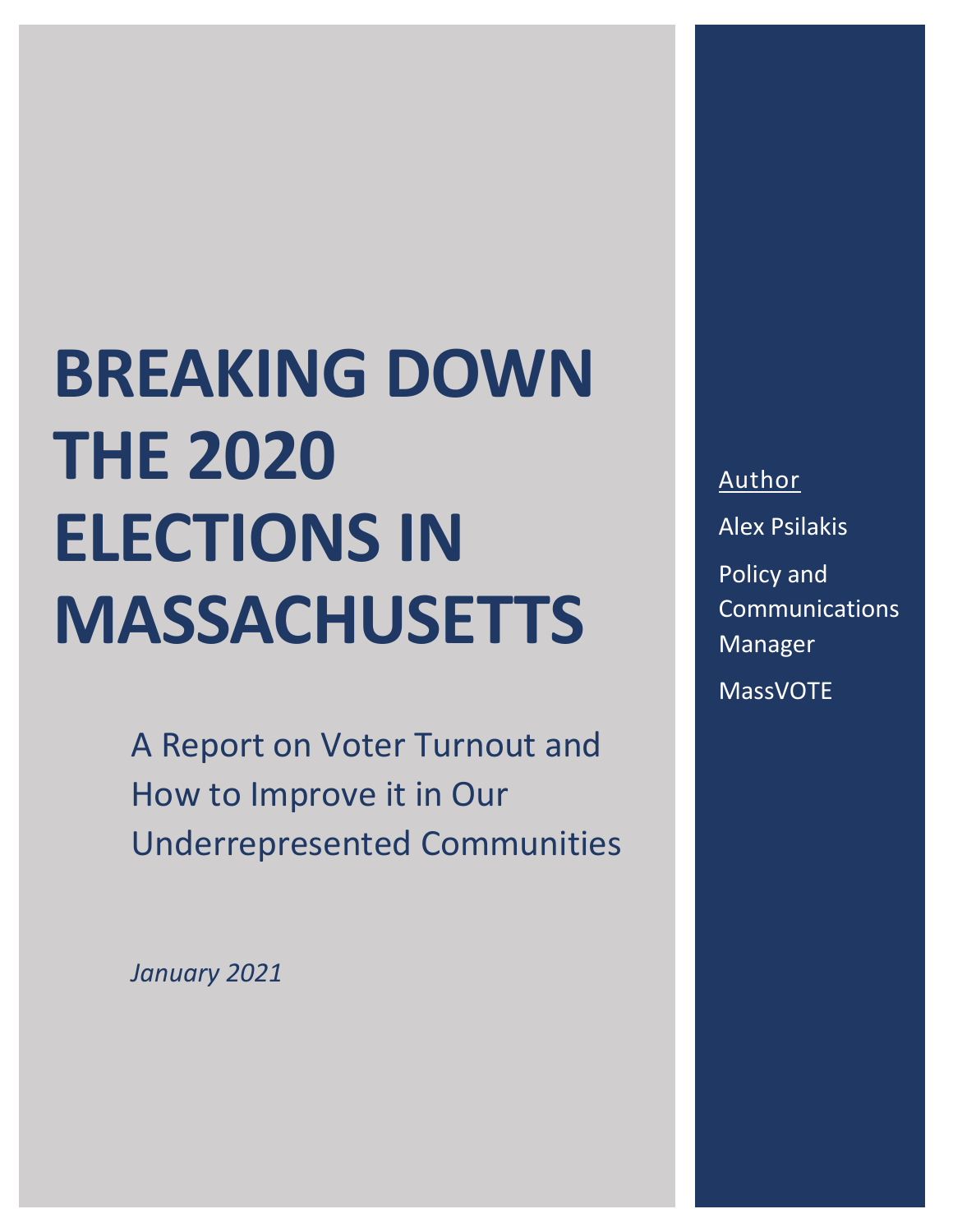#### **Introduction**

If you look only at the numbers, you see unprecedented success. You see decades-high voter turnout for not one, but two statewide elections. You see communities across the state, ranging from rural to suburban to urban, breaking their turnout records. To any that did not understand what 2020 actually wrought, 2020 would appear a remarkable year for our democracy.

And it was. But the numbers don't tell the entire story. They don't reveal how advocates, legislators, and election officials collaborated to pass one of the broadest voting reforms in state history. They also fail to mention the dozens of issues that arose in actually implementing these policies. They further ignore how our poorest, most diverse communities continued to see disappointingly low voter turnout.

Yet of course they disregard the greatest challenge our state, and country, grappled with in 2020: the COVID19 pandemic. As the months progressed, hundreds of thousands became ill, while more than 10,000 tragically passed in Massachusetts. Alongside this public health crisis, unemployment skyrocketed, access to public education varied drastically from neighborhood to neighborhood, and a sea of evictions and foreclosures constantly loomed over us.

In this report, titled "Breaking Down 2020 Elections in Massachusetts," we aim to dissect the simultaneous achievement and absence of success. We will discuss how, amid countless crises, Massachusetts took the steps necessary to reform its voting system and actually increase voter participation. But we will also reveal how the state

<sup>1</sup> "Absentee Voting," *Secretary of the Commonwealth of Massachusetts*[, http://bit.ly/38tMiP6.](http://bit.ly/38tMiP6)

possesses – and continues to possess – a deeply unequal voting system that leaves our Black and brown, immigrant, and low-income residents vastly underrepresented. We will emphasize how the state may address these issues, creating a democracy that actually looks like the Commonwealth it is meant to represent.

#### **Background**

The 2020 elections in Massachusetts were originally set to look like many previous ones. The November 3 General Election was to originally include one week of early voting, while the September 1 Primary was to include no early voting. Unless a voter (a) was out of town, (b) had a physical disability, or (c) had a religious obligation, they could not vote absentee (by mail).<sup>1</sup> Furthermore, the voter registration window was set for 20 days before each election." 2

These conditions applied to the March 3 Presidential Primary, which took place just weeks before the state entered its spring lockdown.<sup>3</sup> In that election, which included one week of in-person early voting, a record number of individuals voted for a Democratic Presidential Candidate. <sup>4</sup> But in terms of overall votes cast, no records were set: just over 37% of Massachusetts voters turned out, a decrease from both 2016 and 2008.<sup>5</sup>

Just one month after this election, though, COVID19 changed everything. <sup>6</sup> All non-essential businesses were closed, while students were ordered home and COVID19 cases rose rapidly.

Amid this chaos, we got a glimpse as to how poorly an unprepared election during the pandemic runs. On April 7, Wisconsin held their Presidential

<sup>2</sup> "Registering to Vote," *Secretary of the Commonwealth of Massachusetts,* [http://bit.ly/3ham4p2.](http://bit.ly/3ham4p2)

<sup>3</sup> "Statewide stay-at-home advisory goes into effect," *Boston 25 News*, March 24, 2020, [http://bit.ly/37BowBF.](http://bit.ly/37BowBF)

<sup>4</sup> Steph Solis, "Massachusetts voters set new record for voter turnout in 2020 Democratic presidential primary," *MassLive*, March 9, 2020[, http://bit.ly/37EbL9x.](http://bit.ly/37EbL9x)

<sup>5</sup> "Voter Turnout Statistics," *Secretary of the Commonwealth of Massachusetts*[, http://bit.ly/2JalMSp.](http://bit.ly/2JalMSp) 

<sup>6</sup> "Statewide stay-at-home advisory goes into effect," *Boston 25 News*.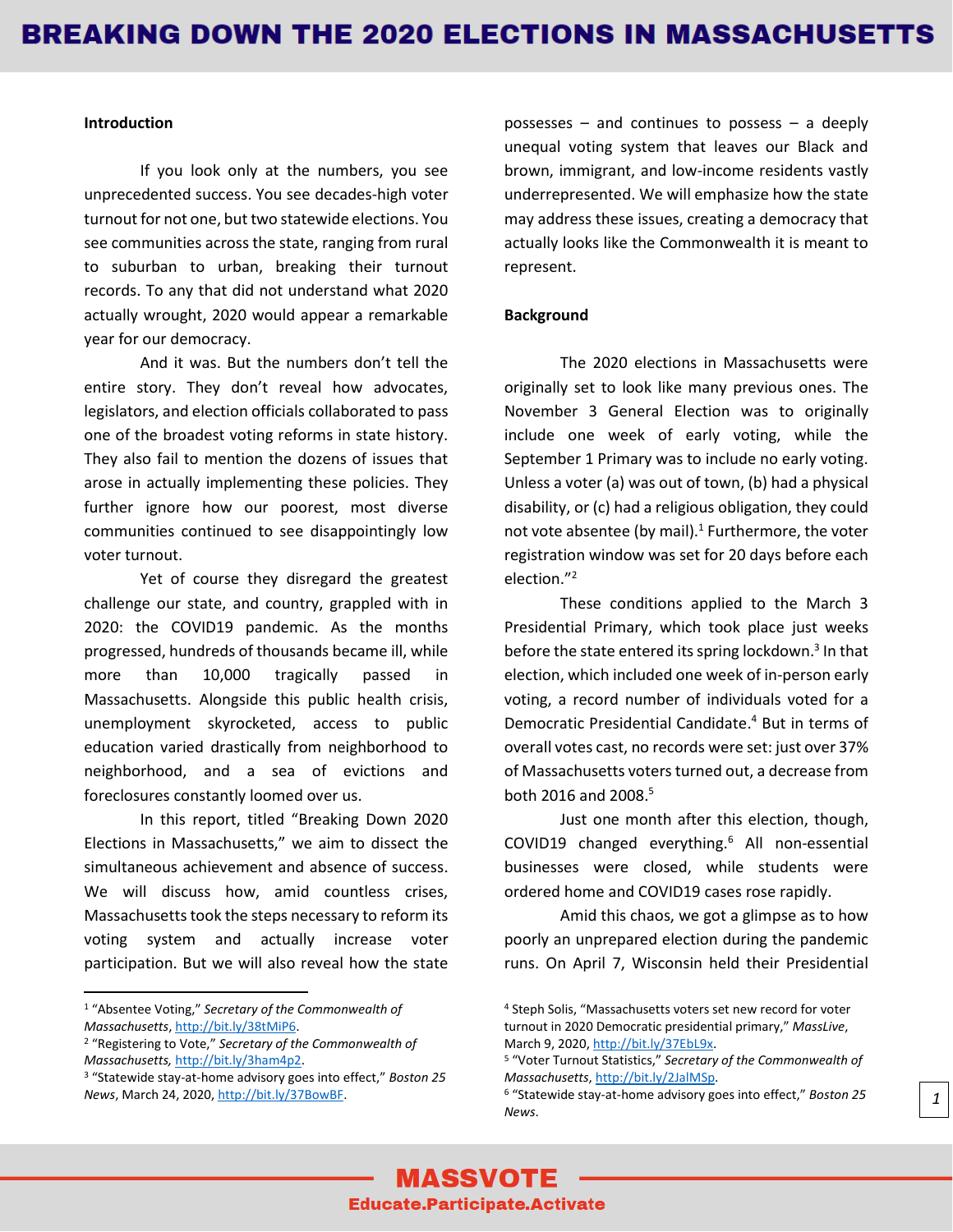Primary election with limited infrastructure and even more limited staffing. Thousands of individuals that requested mail ballots never received them. Some that did mail ballots in, meanwhile, did not have theirs counted because the Postal Service delivered them too late. As a result, those worried their mail ballot wouldn't count turned out in mass numbers.<sup>7</sup>

But because of COVID19, Wisconsin was desperately short of election workers. In the city of Milwaukee, where much of the state's Black population resides, only five polling locations out of the typical 180 were operational. 120 miles north in Green Bay, the city initially expected to have 270 poll workers. Instead, they had only 15. Due to problems like these, voters had to wait in line for hours to actually vote. $8$  On top of all of this, the mass increase in in-person gathering caused by the election led to a spike in Wisconsin's COVID19 case count.<sup>9</sup>

In Massachusetts, MassVOTE and other advocacy organizations wasted no time in sounding the alarm: what happened in Wisconsin could not happen here.<sup>10</sup> To address the situation in the shortterm, the state postponed a handful of local elections. It also implemented "no excuse absentee voting" for three months, meaning that anyone could request a ballot and vote by mail. Additionally, the state shortened the voter registration deadline from 20 days before an election to  $10.^{11}$ 

But the state knew that it needed to do more to protect the integrity of all 2020 elections, especially the September primary and November general. It took that step during the summer, when the legislature passed and governor signed "An Act Relative to Voting Options in Response to COVID-19." The law implemented multiple unprecedented reforms. It automatically mailed all of the state's 4.6 million registered voters a vote by mail application. Both the application and eventual ballot would include pre-paid postage. Voters would also have the ability to request ballots online.<sup>12</sup>

Alongside the mail-in option, the state implemented an in-person early voting period of one week for the September primary and two weeks for the November general. Both early voting periods included weekend voting. Additionally, the law ensured that all polling locations upheld public health standards, enforcing social distancing while utilizing personal protective equipment and sanitizing supplies. Finally, the law preserved the expanded voter registration window of 10 days before each election instead of 20.<sup>13</sup>

Inevitably, the state ran into a number of issues when implementing these reforms. In early July, Secretary of State Galvin failed to mail all vote by mail applications out for the September 1 Primary in a timely manner, leading to litigation between the state and advocates. $14$  Yet other than this, most mishaps occurred at the municipal level. In the town of Brookline, for example, elections officials mailed out an unknown number of incorrect party ballots for the September primary. $15$  In other communities, like New Bedford and Medford, voters received mail ballots lacking the forms necessary to actually

<sup>7</sup> Shawn Johnson, "To The Polls In A Pandemic: How Wisconsin Went Ahead With An Election Amidst A Public Health Crisis," *WPR*, April 13, 2020, [http://bit.ly/2WyfajB.](http://bit.ly/2WyfajB) 

<sup>8</sup> Johnson, "To the Polls."

<sup>9</sup> Alana Watson, "Did The April 7 Election Impact COVID-19 Cases In Wisconsin? Researchers Have Mixed Views," *WPR,* May 20, 2020, [http://bit.ly/3nH7ese.](http://bit.ly/3nH7ese)

<sup>10</sup> Alison King, "Calls for Vote-By-Mail System Grow Amid Pandemic," *NBC 10 Boston*, April 15, 2020, [http://bit.ly/34GIjwe.](http://bit.ly/34GIjwe) 

<sup>11</sup> Alison Bosma, "Massachusetts allows delay of local elections," *MetroWest Daily News*, March 24, 2020, [http://bit.ly/33MMK8g.](http://bit.ly/33MMK8g) 

<sup>12</sup> Massachusetts General Laws, Chapter 115, "An Act Relative to Voting Options In Response to COVID-19," July 6, 2020, [http://bit.ly/3mFmViD.](http://bit.ly/3mFmViD) 

<sup>13</sup> Massachusetts General Laws, Chapter 115.

<sup>14</sup> Chris Van Buskirk, "Ballot Applications in Mail as Gov. Baker Advances Funds," *State House News Service*, July 15, 2020, [http://wbur.fm/38tQKxz.](http://wbur.fm/38tQKxz)

<sup>15</sup> Jenna Fisher, "Brookline Sends Wrong Mail-In Ballots Ahead Of Primary," *Patch*, August 6, 2020[, http://bit.ly/34v4YNi.](http://bit.ly/34v4YNi)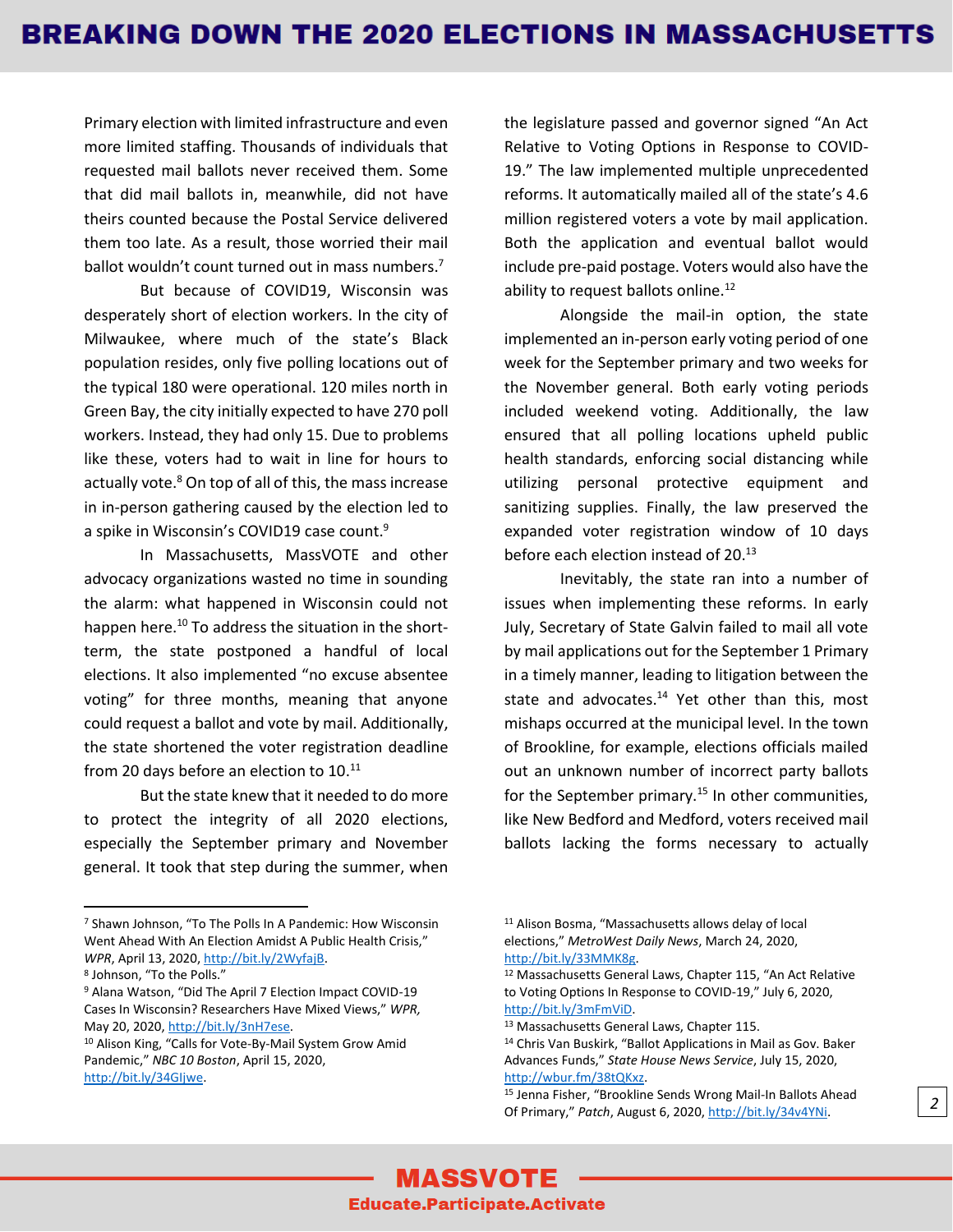complete the process.<sup>16</sup> Across the state, some voters that received mail ballots, but instead chose to vote in person, were incorrectly told they could not do so by election workers.<sup>17</sup>

These local hiccups, however, did little to hinder the voting process. When faced with issues like these, municipalities acted swiftly by contacting impacted voters and, if necessary, providing them a new ballot.<sup>18</sup>

#### **Voter Turnout**

Both the September 1 State Primary and November 3 General Election experienced record voter turnout.

In the primary, 1,706,992 individuals, or 36.58% of the state's registered voters, turned out. Of those that voted, approximately 48% of people voted by mail, 12% voted early in-person, and 40% voted on Election Day.<sup>19</sup> This was the highest turnout in a Massachusetts State Primary in 30 years.<sup>20</sup>

In the general, 3,657,972 individuals, or 76% of the state's registered voters, cast ballots. Of those that turned out, approximately 42% voted by mail, 23% voted early in-person, and 35% voted on Election Day. This was the highest voter turnout in a Massachusetts State Election in 28 years.<sup>21</sup>

Irrefutably, Massachusetts broke voter turnout records in both the September 1 primary and November 3 general. Yet these specific results do not tell the state's entire story. Instead, the state's story is far more unequal.

Tables 1 and 2 on the following page show us how.

<sup>18</sup> "Man Charged For Ballot Box Fire In Boston's Copley Square," *WBUR*, October 26, 2020[, http://wbur.fm/2Kgkp5h.](http://wbur.fm/2Kgkp5h)  $19$  See Table 6 in the Appendix for turnout breakdown by

municipality for 20 cities and towns.

<sup>20</sup> "Voter Turnout Statistics," *Secretary of the Commonwealth.* <sup>21</sup> "Voter Turnout Statistics," *Secretary of the Commonwealth. 3*

<sup>16</sup> Louisa Moller, "Some Massachusetts Cities, Towns, Having Mail-In Voting Issues," *CBS Boston*, August 25, 2020, [http://cbsloc.al/3h9cVNf.](http://cbsloc.al/3h9cVNf)

<sup>17</sup> Steph Solis, "Massachusetts 2020 primary: More than 1.4 million cast ballots, but elections officials say new process has new kinks to work out," *MassLive*, September 2, 2020, [http://bit.ly/33K2ytK.](http://bit.ly/33K2ytK)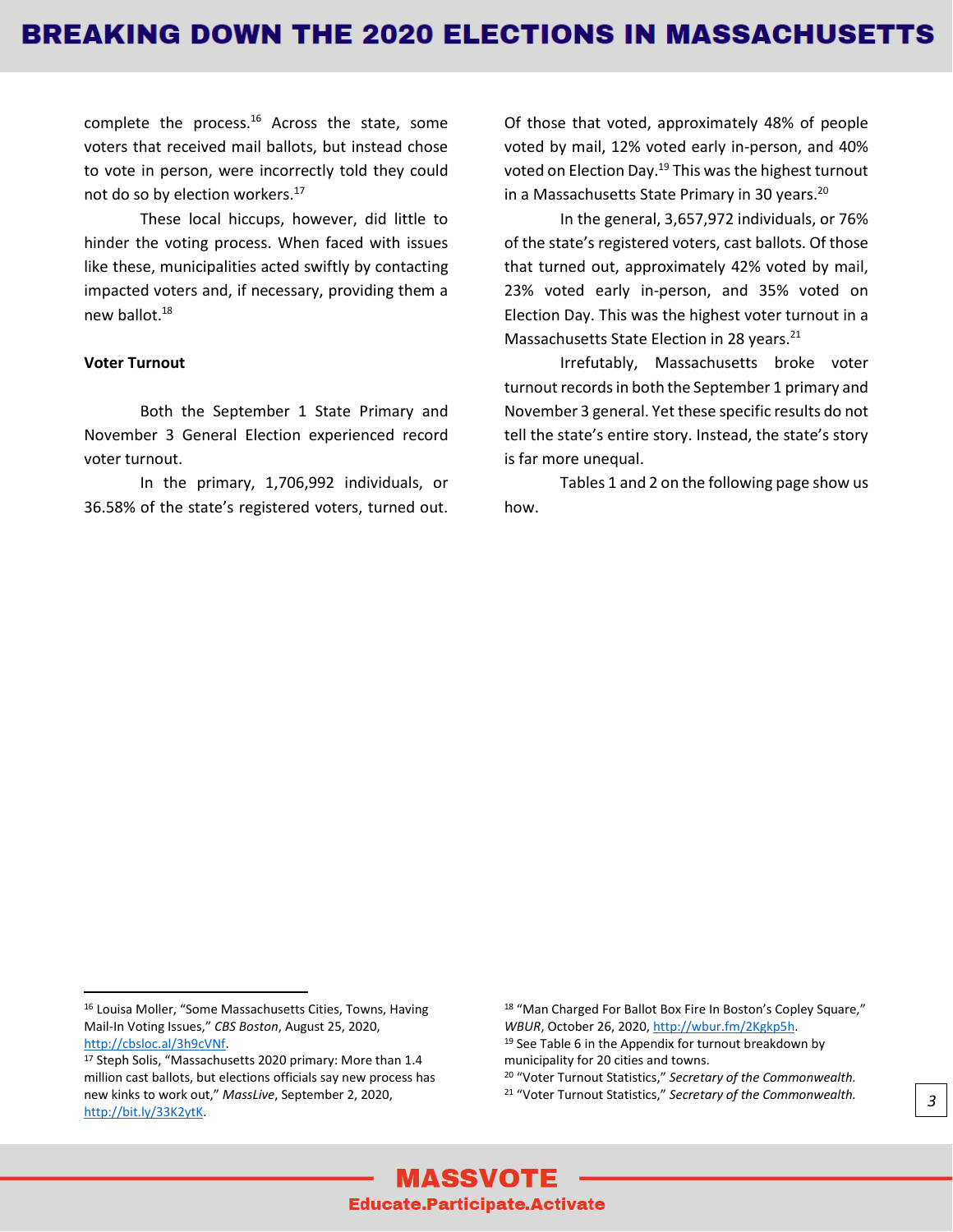| <b>City</b>    | <b>Voter Turnout</b> | <b>Median</b> | College                | <b>Non-White</b>  |
|----------------|----------------------|---------------|------------------------|-------------------|
|                | <b>Rate (2020)</b>   | Household     | <b>Graduation Rate</b> | <b>Population</b> |
|                | General)             | Income        |                        |                   |
| Medfield       | 91%                  | \$127,048     | 70%                    | 9%                |
| Dover          | 90%                  | $$250,000+$   | 85%                    | 15%               |
| Sudbury        | 90%                  | \$191,310     | 81%                    | 17%               |
| Carlisle       | 90%                  | \$195,889     | 82%                    | 14%               |
| Lexington      | 88%                  | \$186,201     | 85%                    | 37%               |
| Wayland        | 87%                  | \$185,375     | 81%                    | 20%               |
| <b>Boxford</b> | 87%                  | \$184,007     | 68%                    | 6%                |
| Winchester     | 86%                  | \$169,623     | 77%                    | 20%               |
| Wellesley      | 84%                  | \$197,132     | 84%                    | 23%               |
| Weston         | 82%                  | \$207,702     | 83%                    | 24%               |

*Table 1: High Turnout Municipalities and Other Metrics*

*Table 2: Low Turnout Municipalities and Other Metrics*

| City              | <b>Voter Turnout</b> | <b>Median</b>    | College                | <b>Non-White</b>  |
|-------------------|----------------------|------------------|------------------------|-------------------|
|                   | <b>Rate (2020)</b>   | <b>Household</b> | <b>Graduation Rate</b> | <b>Population</b> |
|                   | General)             | <b>Income</b>    |                        |                   |
| Springfield       | 53%                  | \$39,432         | 19%                    | 69%               |
| Lawrence          | 53%                  | \$44,613         | 11%                    | 85%               |
| New Bedford       | 55%                  | \$46,321         | 17%                    | 39%               |
| Chelsea           | 57%                  | \$56,802         | 19%                    | 79%               |
| Holyoke           | 59%                  | \$40,769         | 22%                    | 59%               |
| <b>Fall River</b> | 60%                  | \$43,503         | 15%                    | 23%               |
| Lowell            | 60%                  | \$56,878         | 24%                    | 51%               |
| <b>Brockton</b>   | 64%                  | \$58,469         | 19%                    | 69%               |
| Worcester         | 65%                  | \$48,139         | 30%                    | 45%               |
| <b>Boston</b>     | 69%                  | \$71,115         | 50%                    | 55%               |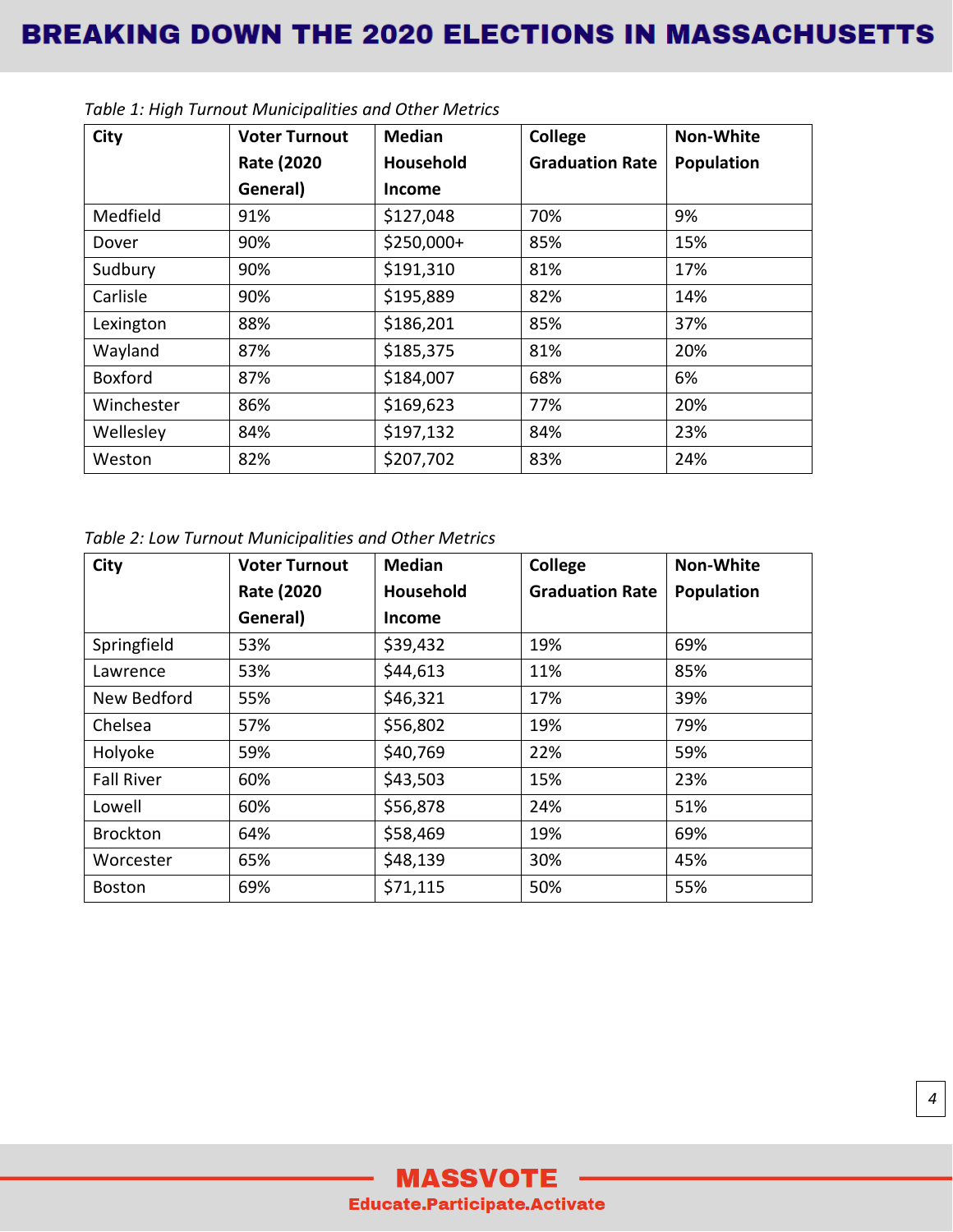As Tables 1 and 2 make clear, the cities with the highest voter turnout rates also have the highest median household income, college graduation, and non-white population rates. The cities with the lowest voter turnout rates, meanwhile, have the lowest median household income, college graduation, and non-white population rates. The differences, when matched with the statistics, are jarring.

They are perhaps most jarring when you compare two communities: Dover and Springfield.

#### **Unpacking Voter Turnout: A Side-by-Side Case Study of Dover and Springfield**

If you drive through Dover, you would likely consider it the classic New England community. White churches with stunning stain glass windows dot the town, reminding you of the region's Colonial roots. The town is quaintly pleasant to walk through. Lush forests are to be found nearby, as is the city of Boston – a mere 30-minute drive away, making it easily commutable. The public schools are top notch, $22$  and the crime rate is near zero, $23$  making it an ideal home for the town's approximately 6,000 residents. In the 2020 General Election, the town achieved one of the state's highest voter turnout rates at around 90%.

But if you hop on I-90 and drive about 80 miles west, the story could not be much different. Cruise through downtown Springfield, and the silence is striking – pandemic or otherwise. Few of the city's 150,000-plus residents simply stroll

through the area for pleasure. The details hint at why: the city's crime rate is 41% above the national average, with the violent crime rate a mind-boggling 139% above the national average. $24$  Yet this must be matched with the fact that Springfield's Police Department was condemned by the Justice Department in July 2020 for "[engaging] in a pattern or practice of using excessive force in violation of the Fourth Amendment of the United States Constitution."<sup>25</sup>

The city's public schools also tell a disheartening tale: Springfield's graduation rates, as well as their math and reading proficiency rates, all rank in the bottom 50% of the state.<sup>26</sup> In the 2020 General Election, the city garnered one of the state's lowest voter turnout rates at about 53%.

But the differences do not cease there.

In Springfield, the average household earns under  $$40,000$  a year.<sup>27</sup> In Dover, the average household earns more than six times that: over \$250,000 a year.  $28$ 

In Springfield, less than 20% of the city's residents have received a bachelor's degree.<sup>29</sup> In Dover, more than four times as many residents have received a bachelor's degree: 85%.<sup>30</sup>

In Springfield, approximately 21% of the city's residents are Black, and 45% are Hispanic. $31$  In Dover, 0% of the town's residents are Black, and only 3% are Hispanic.<sup>32</sup>

Tables 1 and 2 emphasize just how similar conditions are across the rest of Massachusetts. We chose these high turnout and low turnout communities for this reason.

<sup>22</sup> "Dover-Sherborn Regional High," *U.S. News*, [http://bit.ly/2KrjChF.](http://bit.ly/2KrjChF) 

<sup>23</sup> "Dover, MA Crime," *Areavibes*, [http://bit.ly/3mEkTiw.](http://bit.ly/3mEkTiw) 

<sup>24</sup> "Springfield, MA Crime," *Areavibes*, [http://bit.ly/3peu7E4.](http://bit.ly/3peu7E4)  <sup>25</sup> Department of Justice U.S. Attorney's Office District of Massachusetts, "Justice Department Announces Findings of Investigation into Narcotics Bureau of Springfield Police

Department," July 8, 2020, [http://bit.ly/38n1ptP.](http://bit.ly/38n1ptP) <sup>26</sup> "Springfield School District," *Public School Review*, [http://bit.ly/3aygBag.](http://bit.ly/3aygBag)

<sup>27</sup> "QuickFacts Springfield city, Massachusetts," *United States Census Bureau*[, http://bit.ly/3mESwkf.](http://bit.ly/3mESwkf)

<sup>&</sup>lt;sup>28</sup> "QuickFacts Dover town, Norfolk County, Massachusetts," *United States Census Bureau,* [http://bit.ly/3nLvRV2.](http://bit.ly/3nLvRV2)

<sup>&</sup>lt;sup>29</sup> "QuickFacts Springfield city, Massachusetts." <sup>30</sup> "QuickFacts Dover town, Norfolk County, Massachusetts."

<sup>31</sup> "QuickFacts Springfield city, Massachusetts."

<sup>32</sup> "QuickFacts Dover town, Norfolk County, Massachusetts."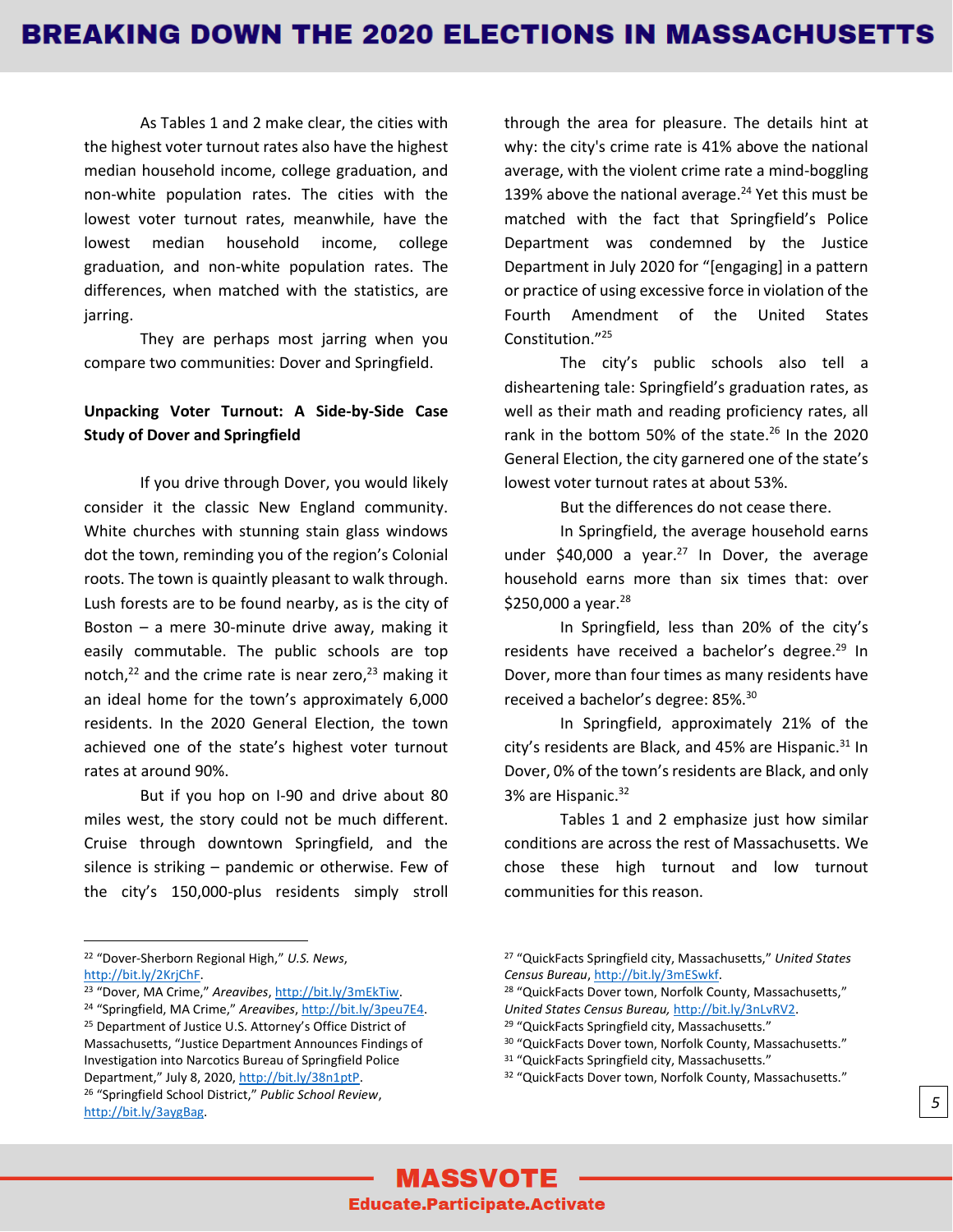This information notes how the voter turnout gap, as signified by the Dover-Springfield divide, is not the problem: it is a symptom of the problem. It is a symptom just like income gaps, public education gaps, and crime rate gaps. All of them are symptoms of one problem: vast, systemic inequality baked into the foundations of our Commonwealth. Inequality meant to keep Black and brown people, immigrants, and low-income individuals down. In our Commonwealth, all of these groups suffer poorer public educational and employment opportunities at unjustly high rates. They also, unsurprisingly, suffer poorer voter turnout, and consequently, civic representation.

We aim to close the voter turnout gap to combat this exact type of inequality. By breaking down barriers to the voting process, we make the voting process easier and more accessible. As a result, turnout rises. When turnout rises, communities have more power: power to combat issues like inequality in income and public education.

Yet this will not occur unless we break down barriers that unnecessarily burden voters, particularly our Black and brown, immigrant, and low-income voters. Below are four key policy recommendations on how Massachusetts can do just that.

#### **Policy Recommendations**

We believe the state must implement four policies that are critical to closing the voter turnout gap: Same Day Voter Registration, the expansion of in-person voting opportunities, partnership with public transit, and the reprecincting of Boston.

#### *Same Day Voter Registration*

The deadline to register to vote or update your registration in Massachusetts is 20 days before each election. If you are not registered to vote less than 20 days before an election, then you cannot vote in said election. If your registration is not up-todate – if, for example, you moved but did not update your address – then you must cast a provisional ballot. However, the process of counting a provisional ballot is cumbersome on both voters and election officials, leading to them routinely not being processed. Same Day Registration (SDR) would solve all of these issues.<sup>33</sup>

SDR is used throughout the country, and is proven to increase voter turnout. 21 states and the District of Columbia currently use SDR, and more are moving to implement it in the coming years. SDR has proven to increase voter turnout by as much as 12% in states that utilize it. When matched with early inperson voting, SDR becomes especially effective in driving up turnout, as individuals have multiple days to register and vote at once. It also decreases burdens placed on local election officials, as they need not deal with provisional ballots.<sup>34</sup> It ensures election security too, as individuals must present an ID when registering or updating their registration.<sup>35</sup>

SDR is the exact type of reform critical to increasing voter turnout in our underrepresented communities. The policy would benefit those that move most often, like students and low-income individuals. But one group that SDR would benefit most is renters, who move more frequently than homeowners and are less likely to update their voter registration when they move. Across the country, 58% of Black households are rented, as are 53% of Hispanic households. Meanwhile, less than 31% of white households nation-wide are rented.<sup>36</sup> Renters



<sup>33</sup> "Provisional Ballots, "*Secretary of the Commonwealth of Massachusetts*," [http://bit.ly/37GbW4e.](http://bit.ly/37GbW4e) 

<sup>34</sup> "Election Day Registration," *Election Modernization Coalition*, [https://bit.ly/37ELfwQ.](https://bit.ly/37ELfwQ)

<sup>35</sup> "Same Day Voter Registration," *National Conference of State Legislatures*, October 6, 2020[, http://bit.ly/2WAL8vM.](http://bit.ly/2WAL8vM) <sup>36</sup> "Who are the renters in America?" *USA Facts*, September 23. 2020[, http://bit.ly/37DKKCS.](http://bit.ly/37DKKCS)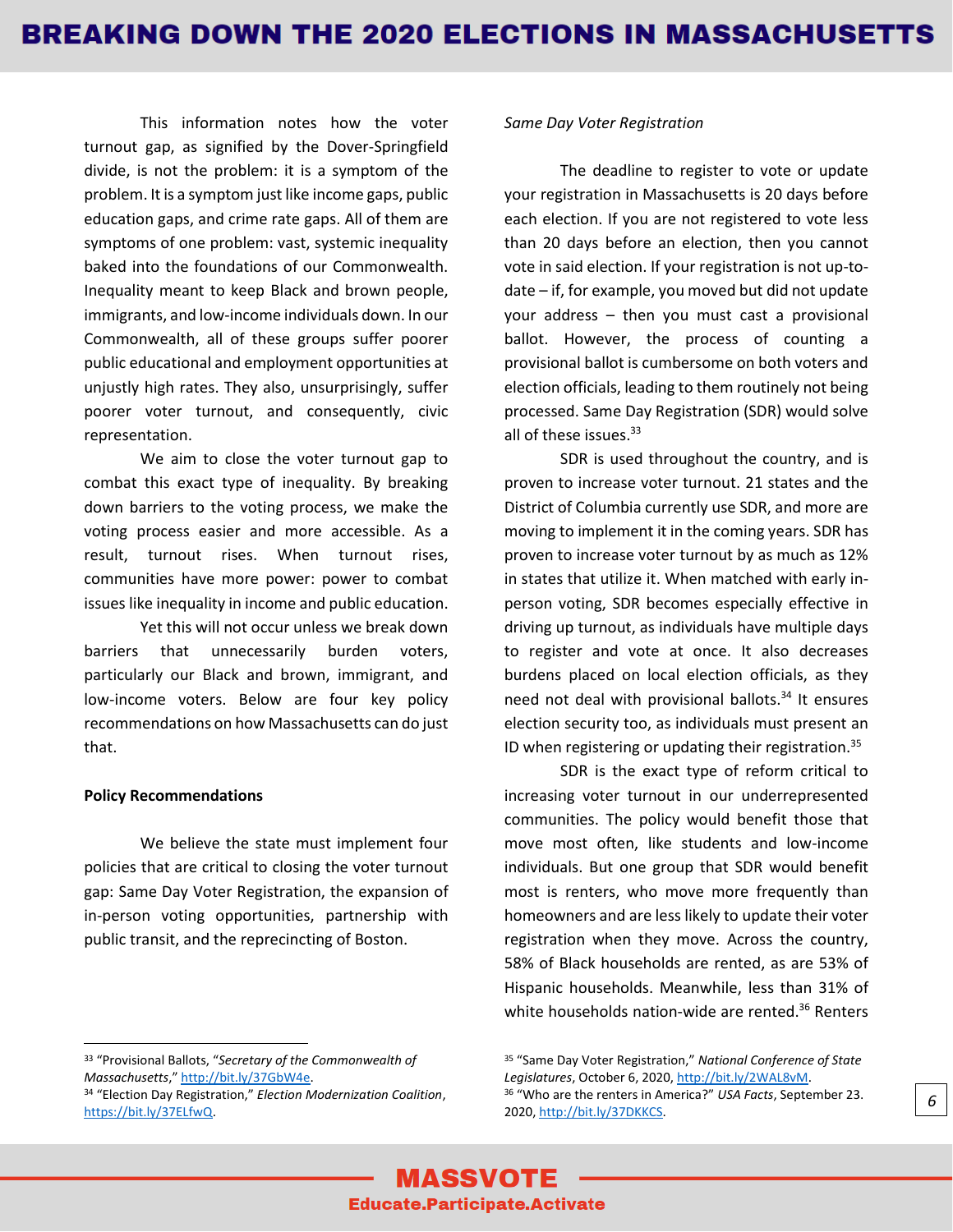also earn approximately half the annual income that homeowners do, meaning that they are far more likely to be low-income.<sup>37</sup>

In communities like Boston, $38$  Worcester, $39$ Springfield, $40$  Lowell, $41$  and more, the majority of residents do not own homes, but rent them. Many of these individuals are likely Black or brown, lowincome, and/or Hispanic. SDR, with a proven track record, would play a pivotal role in increasing voter turnout among these groups, and must be implemented.

#### *The Expansion of In-Person Voting Opportunities*

Though voting by mail proved the state's most popular voting method in both the September primary and November general, this was not so in every community. In Springfield, 68% of voters elected to cast their ballots in-person, either early or on election day. In New Bedford, 70% of voters did the same. 66% of Fall River voters did so too. Yet in communities like Wellesley and Sudbury, less than 45% of voters did so. In Lexington, only 35% of voters cast ballots in-person.<sup>42</sup>

These statistics match national trends. According to both the Pew Research Center<sup>43</sup> and Brennan Center,<sup>44</sup> minorities are less likely to vote by mail than their white counterparts. While some reports indicate that Black voters, for example, do not trust the vote by mail process, <sup>45</sup> it is clear that Black and Hispanic voters turn out in person more than they do by mail.

To ensure that these voters have ample ability to cast their ballots, the state must ensure that plentiful early in-person and election day voting opportunities are present. To understand what this may look like, the city of Boston presents a strong case. For the 2020 General Election, the city offered early in-person voting in virtually all major neighborhoods.<sup>46</sup> They also deployed ballot drop boxes at all public library locations: critical because they are trusted, widely known locations in the community.<sup>47</sup> Though some voters may not vote by mail because they do not trust the postal service, drop boxes circumvent this issue by allowing voters to directly submit their ballots to the city.

Cities across the state should emulate Boston's past actions by setting up early voting sites in as many of their major neighborhoods as possible. They should also set up ballot drop boxes in as many trusted community centers as possible, including but not limited to public libraries.

Yet it is the state who ensures early voting via legislation. In mid-2020, the legislature did so, guaranteeing one week of early voting in the September primary and two weeks in the November general. Both periods included weekend early voting. Moving forward, the state must not only ensure early voting, but they must do so specifically during evenings and on weekends. This expanded availability is critical for those who work odd hours or multiple jobs, as many low-income individuals do.

<sup>38</sup> "QuickFacts Boston city, Massachusetts," *United States Census Bureau*[, http://bit.ly/38oLfQx.](http://bit.ly/38oLfQx)

[http://reut.rs/2KX7RzA.](http://reut.rs/2KX7RzA) 

<sup>37</sup> "Renter Households," *Joint Center for Housing Studies of Harvard University*, (December 14, 2017): 7-12, [https://bit.ly/34yMvzE.](https://bit.ly/34yMvzE)

<sup>39</sup> "QuickFacts Worcester city, Massachusetts," *United States Census Bureau*[, http://bit.ly/3az4uK2.](http://bit.ly/3az4uK2)

<sup>40</sup> "QuickFacts Springfield city, Massachusetts."

<sup>41</sup> "QuickFacts Lowell city, Massachusetts," *United States Census Bureau*[, http://bit.ly/2WyqQmH.](http://bit.ly/2WyqQmH) 

<sup>42</sup> For more information on in-person voting per municipality, reference Table 6 in the Appendix.

<sup>43</sup> "3. The voting experience in 2020," *Pew Research Center*, November 20, 2020[, http://pewrsr.ch/3aO5tpz.](http://pewrsr.ch/3aO5tpz)

<sup>44</sup> Kevin Morris, "Who Votes By Mail?" *Brennan Center*, April 14, 2020[, http://bit.ly/3pHM9ij.](http://bit.ly/3pHM9ij) 

<sup>45</sup> John Whitesides, "Black voters don't trust mail ballots. That's a problem for Democrats," *Reuters*, May 29, 2020,

<sup>46</sup> "Early Voting Locations in Boston For 2020 State Election," *City of Boston*, October 16, 2020[, http://bit.ly/3mZxWuZ.](http://bit.ly/3mZxWuZ) <sup>47</sup> "Early Voting and Dropbox Locations," *City of Boston*, [http://bit.ly/3aNFqPn.](http://bit.ly/3aNFqPn)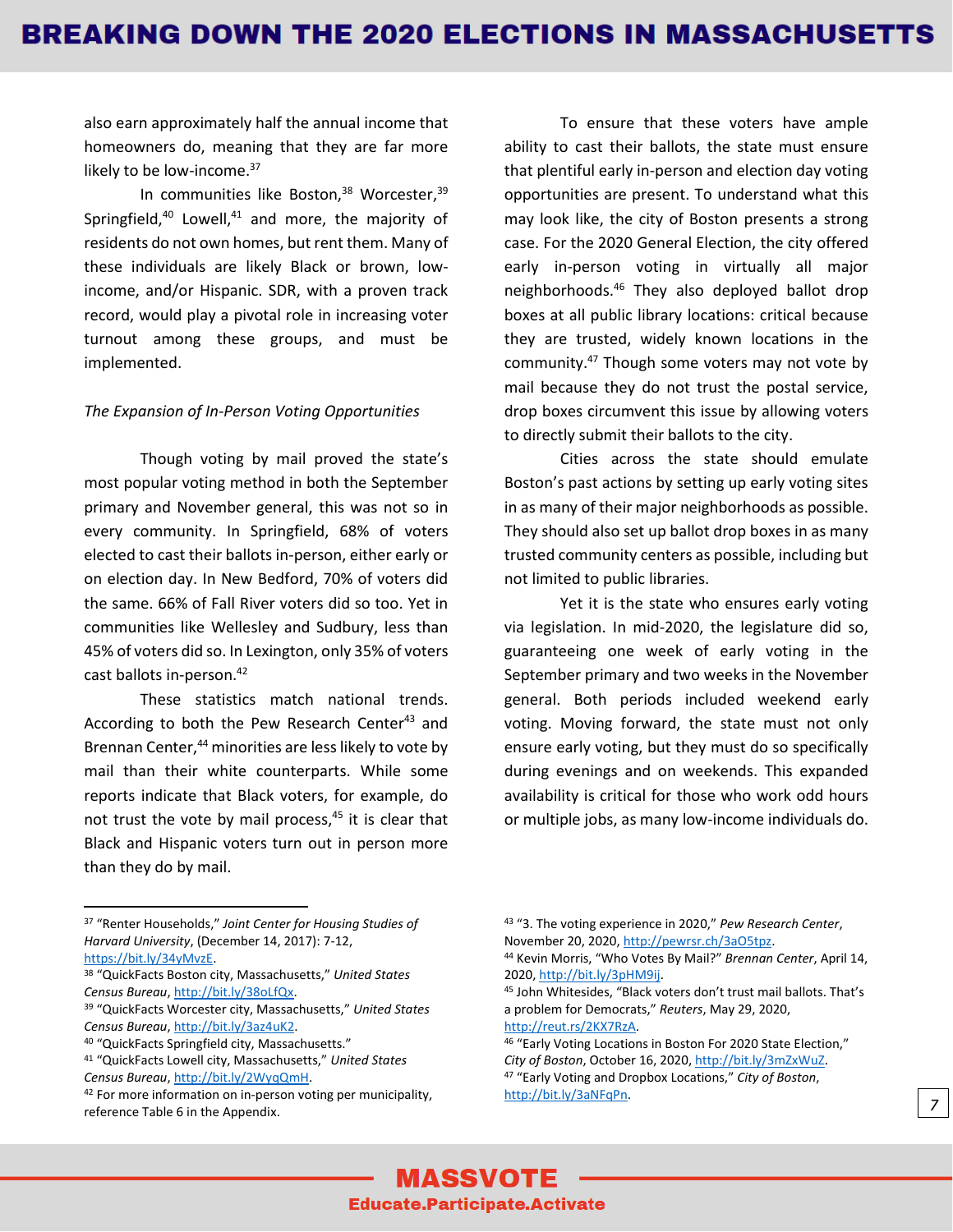#### *Partnership with Public Transit*

Academic research reveals that the farther a voter must travel to vote, the less likely they are to vote.<sup>48</sup> More specifically, non-white individuals are less likely to vote the farther they live from a polling place.<sup>49</sup> It makes sense why: in Massachusetts, approximately 9% of white households do not own a car. Yet for Black households, that rate is 25%, and for Hispanics, it's 27%.<sup>50</sup> One step municipalities and the state can take to address this gap is to deploy polling places within walking distance of public transit stops. 0.25 miles is considered walking distance.<sup>51</sup>

Yet the state can go even farther. Dozens of communities across the country offer free public transit on election day.<sup>52</sup> Los Angeles County, for example, offers free public transit on election day for all federal and statewide elections. It also deploys polling places on major public transit stops, like central rail stations, to make the process as seamless as possible.<sup>53</sup> This effort cost the county \$600,000 when it first applied in 2018.<sup>54</sup> But, with Los Angeles County possessing a larger population than all of Massachusetts, <sup>55</sup> this reveals how affordable and worthwhile the policy is.

In Massachusetts, this could mean making all bus and subway routes free on election day for all federal and statewide elections. To limit costs, the state need not make all forms of public transit free, such as the commuter rail or ferry service. To boost turnout in local elections, which often see some of the lowest turnout,<sup>56</sup> municipalities could go even farther by making public transportation free on these days too. Municipalities could collaborate with the state and regional transit authorities to make this possible.

Public transportation users are more likely to be low-income, Black and brown, and immigrants.<sup>57</sup> Nearly half of those that rely on public transportation do not have a vehicle available to them. More than 30% of public transit users live in households making less than \$25,000 a year. 60% of individuals that depend on public transit are people of color, with as many as one in four public transit users being Black.<sup>58</sup> Since these are the very groups with low voter turnout in Massachusetts, implementing policies that utilize public transit would prove beneficial in bridging the state's voter turnout gap.

#### *The Reprecincting of Boston*

Massachusetts state law mandates that after each decennial census, municipalities must redraw their precinct lines. $59$  This is done to "equalize" precincts, ensuring that one precinct does not have drastically more residents than another. Each

<sup>58</sup> Hugh M. Clark, "Who Rides Public Transportation," *American Public Transportation Association*, January 2017, [https://bit.ly/3b1h4lB.](https://bit.ly/3b1h4lB)

<sup>48</sup> Rosie Romano, "Increasing Voter Turnout: Can Mass Transit Help?" *Clocks and Clouds* 1, no. 1 (2012), [http://bit.ly/3prf4H9.](http://bit.ly/3prf4H9)  <sup>49</sup> Enrico Cantoni, "A Precinct Too Far: Turnout and Voting Costs," *Massachusetts Institute of Technology*, (August 2016),

[https://bit.ly/2M5Q89A.](https://bit.ly/2M5Q89A)  <sup>50</sup> "Car Access Massachusetts," National Equity Atlas, 2017,

[http://bit.ly/38HHXbd.](http://bit.ly/38HHXbd)

<sup>51</sup> Yong Yang and Ana V. Diez-Roux, "Walking Distance by Trip Purpose and Population Subgroups," *American Journal of Preventive Medicine* 43, no. 1 (July 2012),

[https://bit.ly/3hlgGiQ.](https://bit.ly/3hlgGiQ) 

<sup>52</sup> To see more on where public transit is free on election day, reference Map 2 in the Appendix.

<sup>53</sup> Mischa Wanek-Libman, "Need a ride to cast your ballot? Transit has you covered." *MassTransit,* November 3, 2020, [http://bit.ly/2MeGEcl.](http://bit.ly/2MeGEcl)

<sup>54</sup> Laura J. Nelson, "L.A. Metro will offer free rides on buses and trains on election day," *Los Angeles Times*, October 25, 2018, [http://lat.ms/3rz53JQ.](http://lat.ms/3rz53JQ)

<sup>55</sup> "US County Populations 2020," *World Population Review*, [http://bit.ly/3rzWeiU.](http://bit.ly/3rzWeiU)

<sup>56</sup> Mike Maciag, "Voter Turnout Plummeting in Local Elections," *Governing*, October 2014[, http://bit.ly/38FuRLM.](http://bit.ly/38FuRLM)

<sup>57</sup> Mike Maciag, "Public Transportation's Demographic Divide," *Governing*, February 25, 2014[, http://bit.ly/3rxpPtf.](http://bit.ly/3rxpPtf)

<sup>59</sup> Edgar B. Herwick III, "A Quest To Find The Last Two Active Voters In Boston's 'Phantom Electoral Precinct,'" *WGBH*, October 24, 2018, [http://bit.ly/3n3xe09.](http://bit.ly/3n3xe09) *8*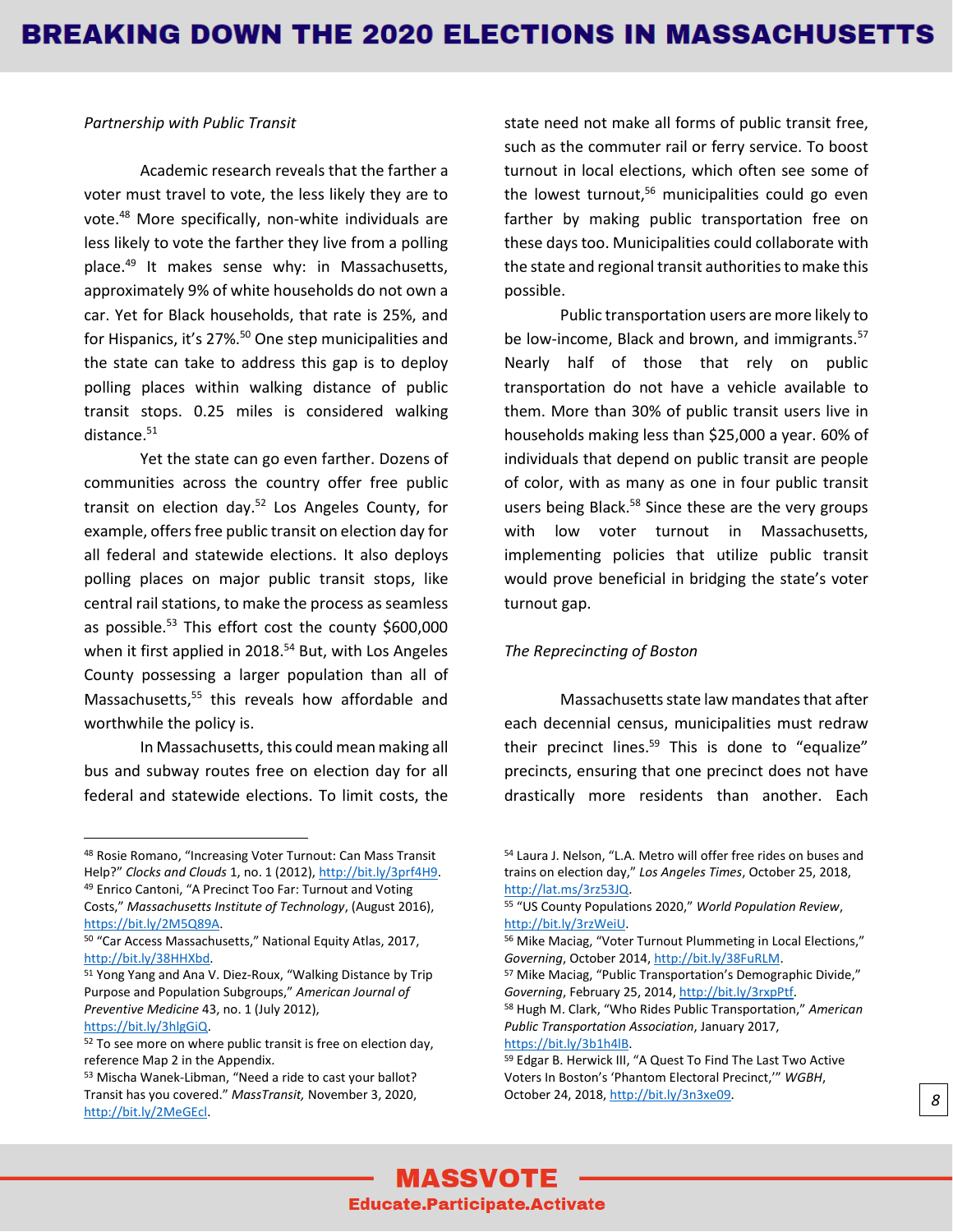precinct is home to one polling place on election day, meaning that the larger the precinct population, the longer the wait time to vote. By equalizing precincts, no one segment of the population must be forced to wait in line to vote longer than another.

Yet this state law does not apply to Boston. In 1920, the state passed a law exempting Boston from this process.<sup>60</sup> As a result, Boston's precincts have not been redrawn since then. Because the city's makeup has changed drastically in that time, the system has proven deeply unequal.

This was apparent in the state's 2020 general election. While the registered voters per precinct population averaged out to approximately 1,694 for the general election in Boston, many precincts appeared vastly different. Ward six, precinct one – home to the Seaport District – held 7,290 voters: 430% above the city average. All of Ward three, which includes the North End, Downtown, and Chinatown, possessed precinct populations above the city average. Areas like Mattapan, Hyde Park, and Dorchester contained above-average precinct populations too.<sup>61</sup>

This inequality hits Boston's underserved communities hardest, as exemplified by the case of Chinatown. Ward three, precinct eight, which includes Chinatown, held 7,059 registered voters in the November 3 election: 417% above the city's average. $62$  Within this area, (a) approximately 53% of residents are of Asian descent; (b) the average annual household income is \$28,646; (c) 87% of residents are renters; and (d) about 40% of residents have received a bachelor's degree, but 31% possess less than a ninth grade education.<sup>63</sup> Table 5 in the Appendix underscores the scope of this inequity.

While this reform would obviously apply to Boston alone, only the state has the authority to make reprecincting the city possible. The state must pass legislation to make this a reality, and even though bills doing just this have arisen on Beacon Hill throughout the past decade, they have gone nowhere. That must change. Reprecincting Boston would ease unnecessary burdens placed on the most vulnerable voters, booting turnout and creating a more just democracy. It would also emphasize how dedicated the entire state is to expanding and bolstering our democracy, leaving no stone unturned in any single community (especially the state's largest).

#### **Conclusion**

The 2020 elections in Massachusetts proved remarkable for many reasons. They not only took place amid a once-in-a-century pandemic, but saw record turnout in multiple statewide elections. The state implemented new policies like vote by mail, which the public rapidly embraced. Some communities saw voter turnout rates of a stunning 90% or higher.

But these communities also hint at something greater: vast, system inequality spread across the racial, socio-economic, and educational lines of Massachusetts. For cities like Springfield, Lawrence, and New Bedford experienced not only some of the lowest voter turnout rates, but some of the lowest annual household income and college graduation rates. Our Black and brown, immigrant, and low-income communities not only suffer poorer educational and economic opportunity, but poorer civic representation too.

To help bridge the voter turnout gap and combat this inequality, the state must implement four essential polices:

<sup>60</sup> Herwick III, "A Quest To Find."

<sup>61</sup> "City of Boston Election Department Ward & Precinct Breakdowns: Total Voters (Active & Inactive) for State Election – November 3, 2020," [https://bit.ly/37UV6hT.](https://bit.ly/37UV6hT)

<sup>&</sup>lt;sup>62</sup> "City of Boston Election Department."

<sup>&</sup>lt;sup>63</sup> The demographic, income, housing, and education rates mentioned were drawn from the U.S. Census Bureau's American Community Survey 2015-2019, Census Tract 702, Suffolk County, Massachusetts. *9*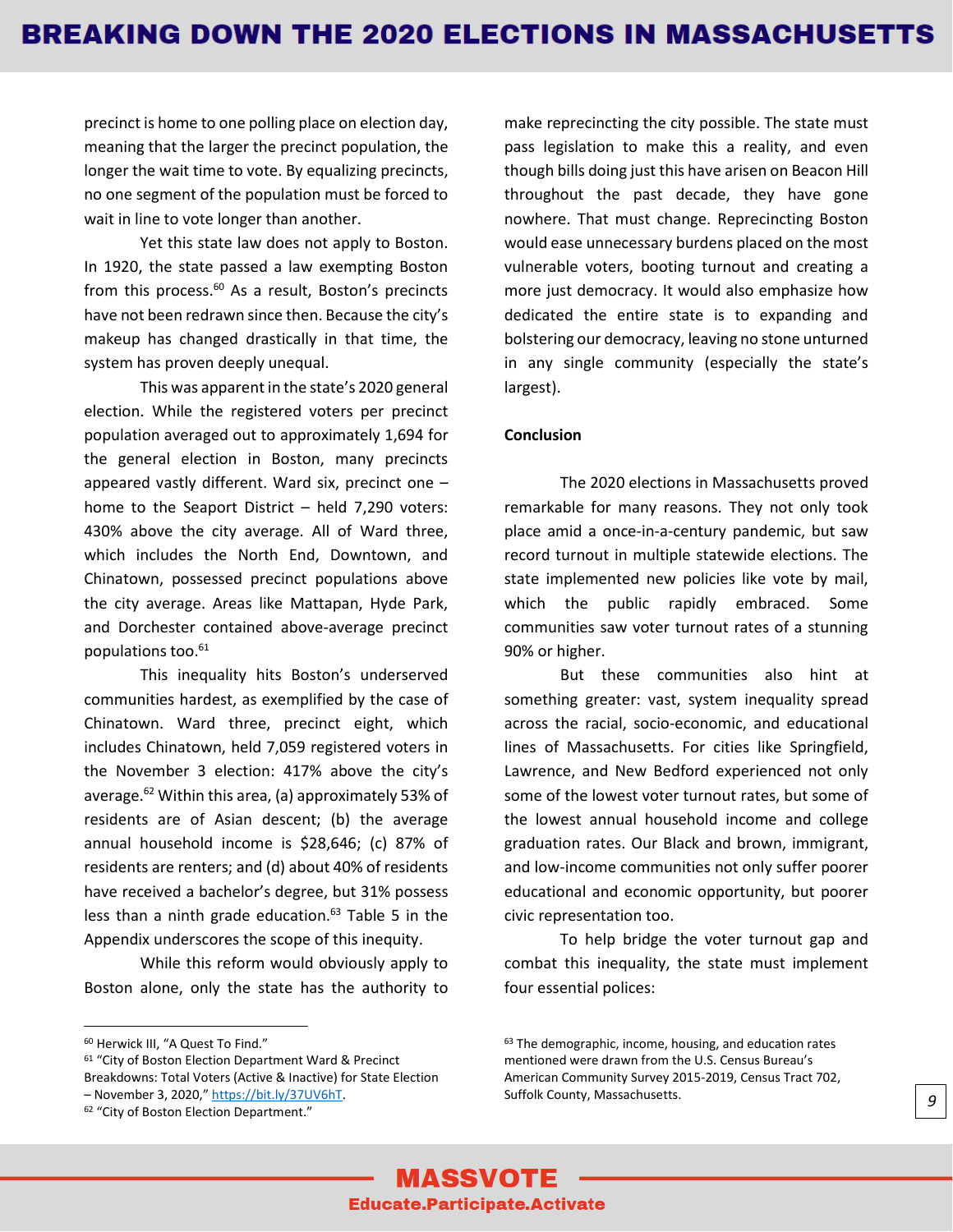- 1) Same Day Voter Registration
- 2) Expanded in-person voting opportunities
- 3) Partnership with public transportation
- 4) The Reprecincting of Boston

Each of these policies would break down barriers that currently make it far too difficult for Black and brown, immigrant, and low-income individuals to vote.

To achieve this, state legislators should partner with the Secretary of the Commonwealth of Massachusetts, city and town election departments, and advocates. Advocates understand how the policies must be crafted to benefit the necessary communities, while state and local election officials possess essential insight on the intricacies of implementing such policies. Both groups are critical allies that legislators should consult to the greatest degree possible.

Until then, too many individuals will continue to have their voices ignored. We cannot and must not let that stand.

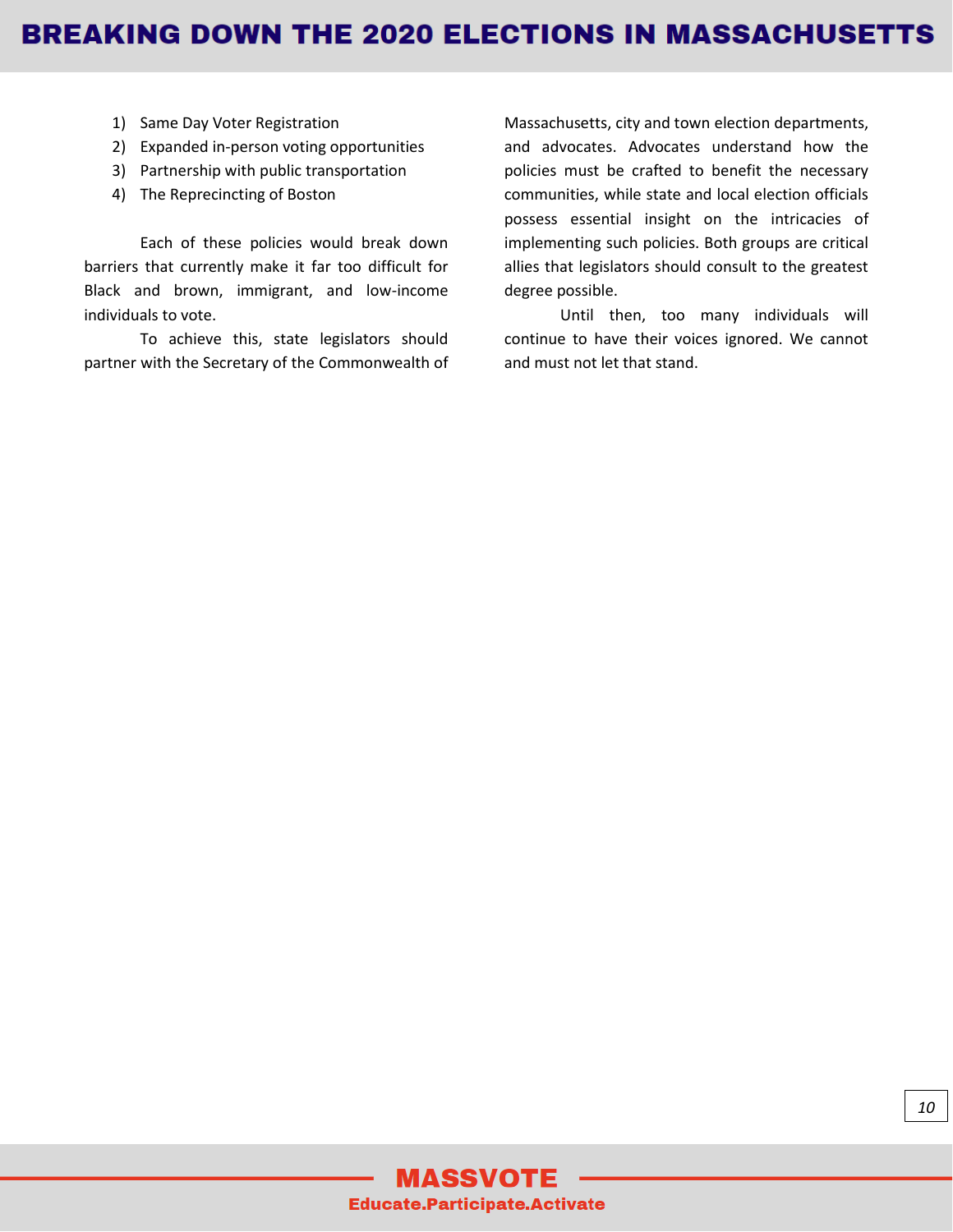#### **Appendix**

#### *About MassVOTE*

MassVOTE is a non-partisan non-profit (501©3) issue advocacy organization dedicated to voting rights, voter education, and social justice. The organization was formed in 1999 with the goal of bridging the state's voter turnout gap between its predominantly white, suburban communities and more diverse urban communities. It does so with the ultimate hope of creating a more socially, politically, and economically just Massachusetts.

#### *Technical Information*

For Tables 1 and 2, the voter turnout information was provided by the Office of the Secretary of the Commonwealth of Massachusetts. Tables 3, 4, 6, and 7, as shown in the Appendix below, also reference this information.

For Tables 1, 2, and 5, the information on annual household income, education, housing, and population was drawn from the United States Census Bureau. The median household income is in 2019 dollars and is drawn from the Bureau's American Community Survey, 2015-2019. The college graduation rate is drawn from the American Community Survey, 2015-2019 and measures those with Bachelor's degrees aged 25 and over. The High School Education rates are drawn from the same source, measuring those that graduated high school aged 25 and over. The housing rates are taken from the American Community Survey, 2015-2019. The non-white population is drawn from the American Community Survey and is updated annually.

The following pages include maps and tables that elaborate on points discussed in the report.

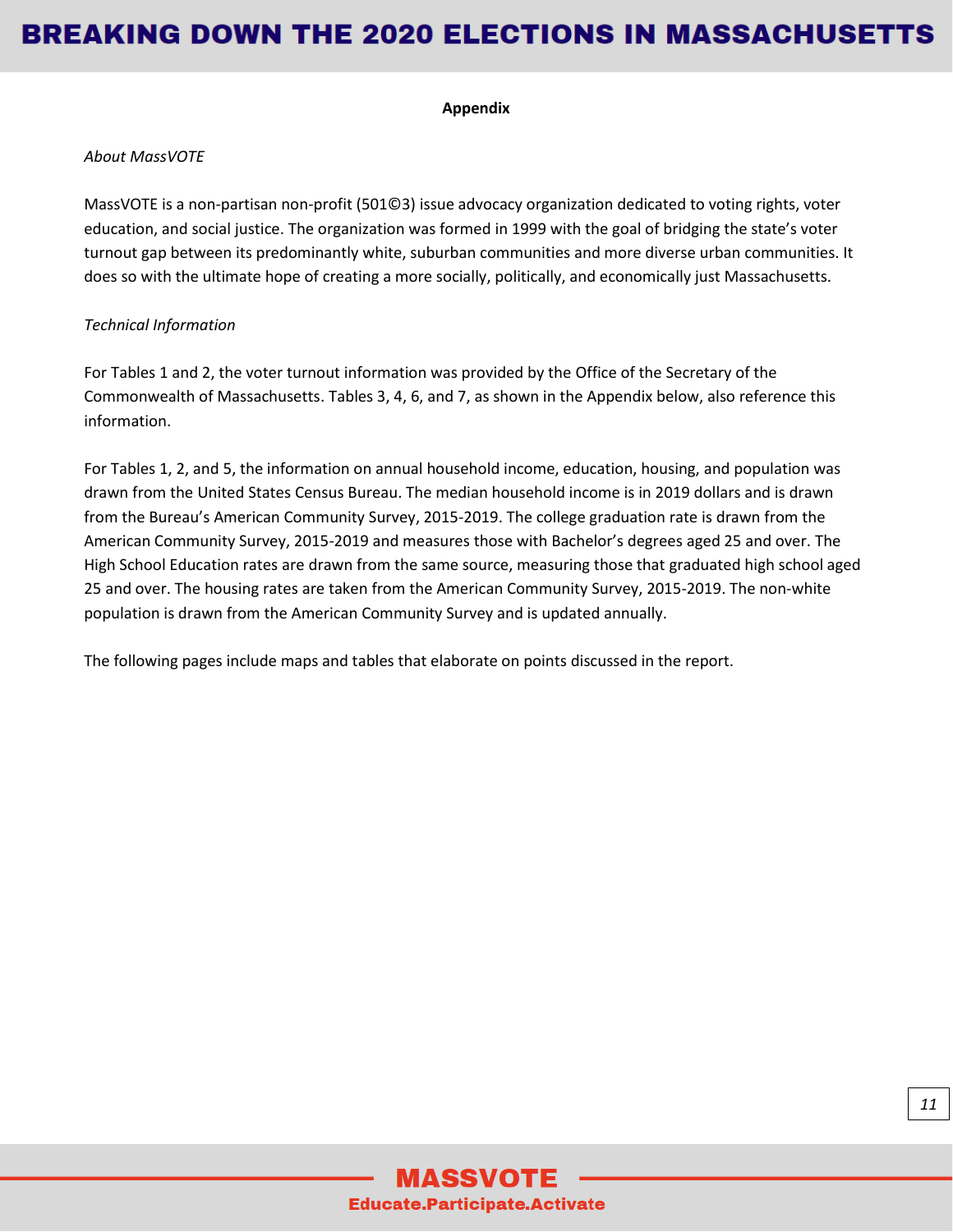| <b>Voting Method: Sept. 1 Primary</b>    | Percentage | <b>Number</b> |
|------------------------------------------|------------|---------------|
| <b>By Mail</b>                           | 48%        | 814,013       |
| <b>Early In-Person</b>                   | 12%        | 208,190       |
| <b>Election Day</b>                      | 40%        | 684,789       |
| <b>Total Votes Cast</b>                  | 100%       | 1,706,992     |
| <b>Total Number of Registered Voters</b> | N/A        | 4,666,299     |

*Table 3: September 1 Primary Voter Turnout*

*Table 4: November 3 General Election Turnout*

| <b>Voting Method: Nov. 3 General</b>     | Percentage | <b>Number</b> |
|------------------------------------------|------------|---------------|
| <b>By Mail</b>                           | 42%        | 1,524,630     |
| <b>Early In-Person</b>                   | 23%        | 843,970       |
| <b>Election Day</b>                      | 35%        | 1,289,372     |
| <b>Total Votes Cast</b>                  | 100%       | 3,657,972     |
| <b>Total Number of Registered Voters</b> | N/A        | 4,812,909     |

*Table 5: Comparing Chinatown to the city of Boston and state of Massachusetts*

| <b>Community</b> | Asian-American | Annual        | Renter     | <b>Population Lacking a</b>  |
|------------------|----------------|---------------|------------|------------------------------|
|                  | Population     | Household     | Population | <b>High School Education</b> |
|                  |                | <b>Income</b> |            |                              |
| Chinatown        | 53%            | \$28,646      | 87%        | 31%                          |
| <b>Boston</b>    | 10%            | \$71,115      | 65%        | 13%                          |
| Massachusetts    | 7%             | \$81,215      | 38%        | 9%                           |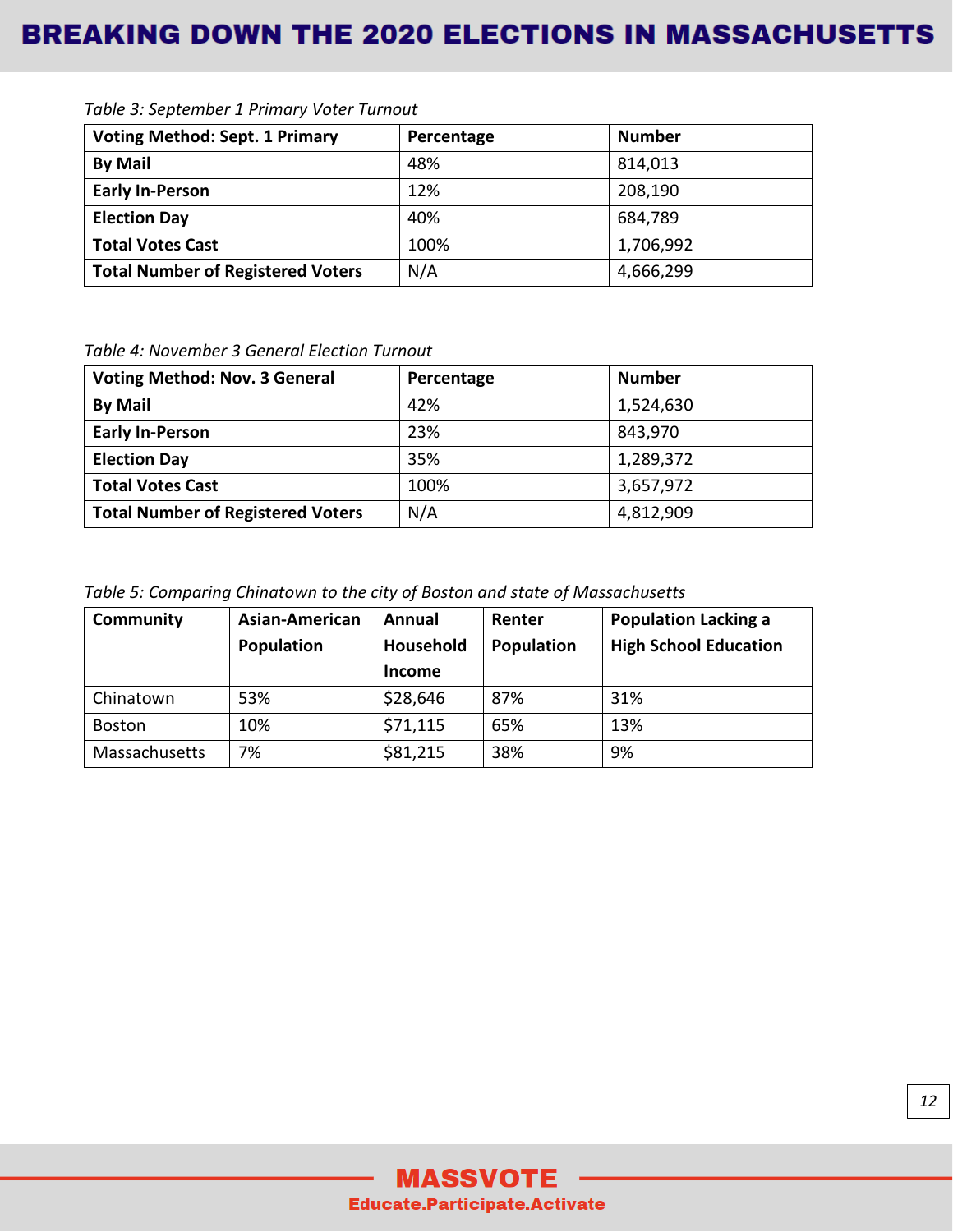

*Map 1: Same Day Registration Across the US*

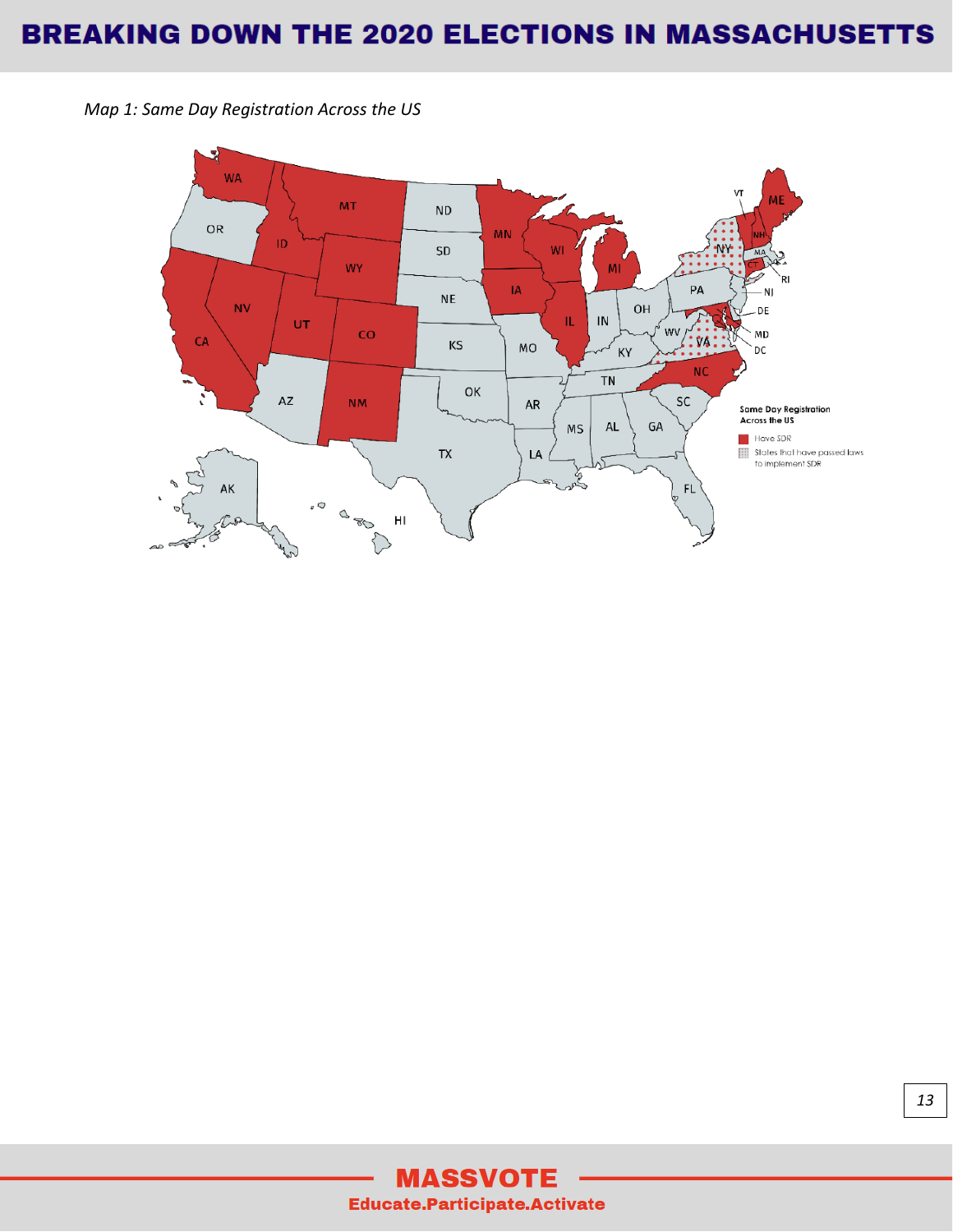

*Map 2: States where communities offer free public transit on election day*

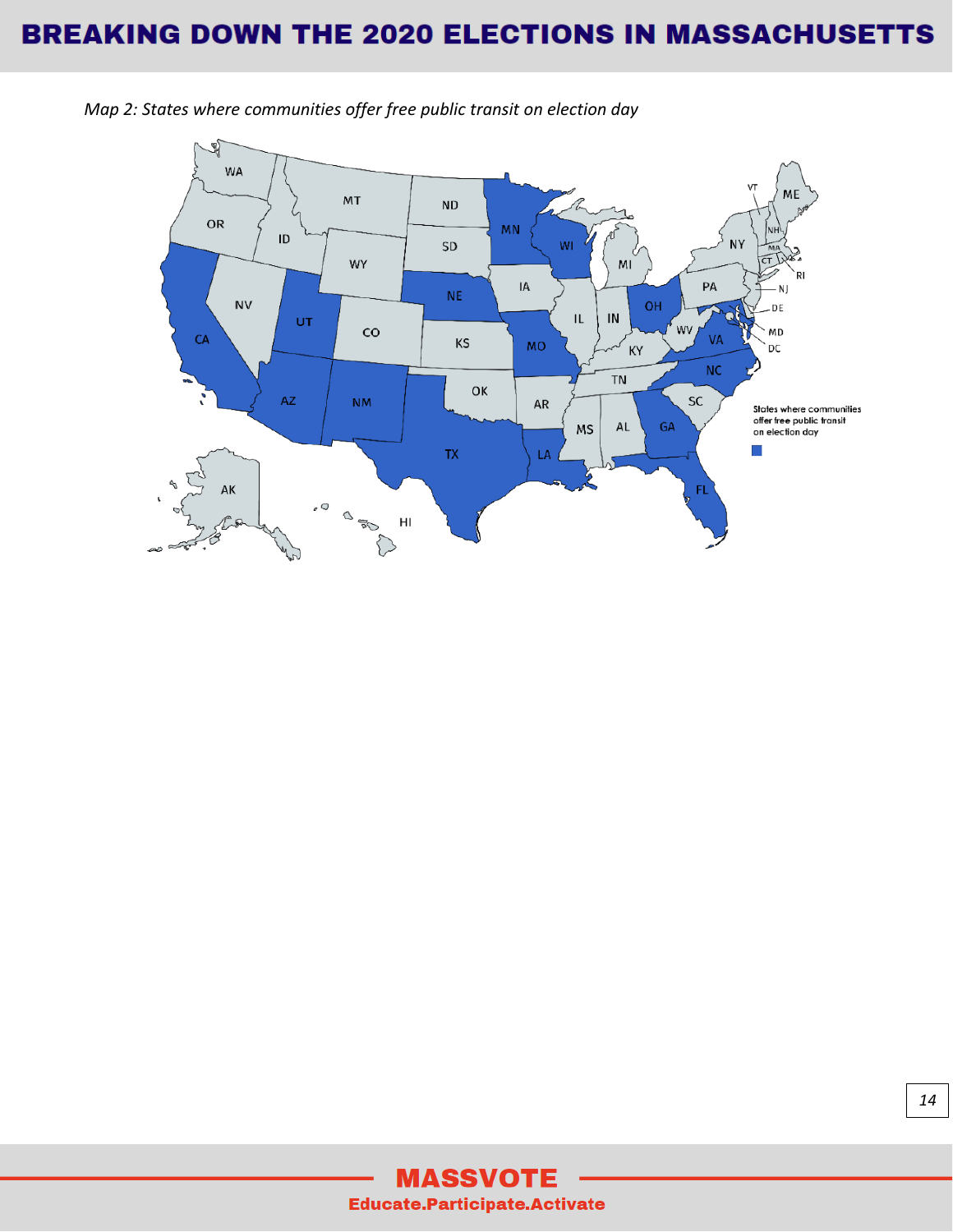*Table 6: Percentage of Individuals that Voted In-Person (November 3 General Election)*

| <b>Municipality</b> | <b>Percentage of In-Person Votes</b> |
|---------------------|--------------------------------------|
| New Bedford         | 70%                                  |
| Springfield         | 68%                                  |
| <b>Brockton</b>     | 68%                                  |
| Lawrence            | 66%                                  |
| <b>Fall River</b>   | 66%                                  |
| Lowell              | 64%                                  |
| Chelsea             | 63%                                  |
| Holyoke             | 62%                                  |
| <b>Boston</b>       | 62%                                  |
| Worcester           | 61%                                  |
| Dover               | 56%                                  |
| <b>Boxford</b>      | 54%                                  |
| Winchester          | 54%                                  |
| Medfield            | 51%                                  |
| Carlisle            | 48%                                  |
| Wayland             | 46%                                  |
| Sudbury             | 43%                                  |
| Wellesley           | 41%                                  |
| Weston              | 41%                                  |
| Lexington           | 35%                                  |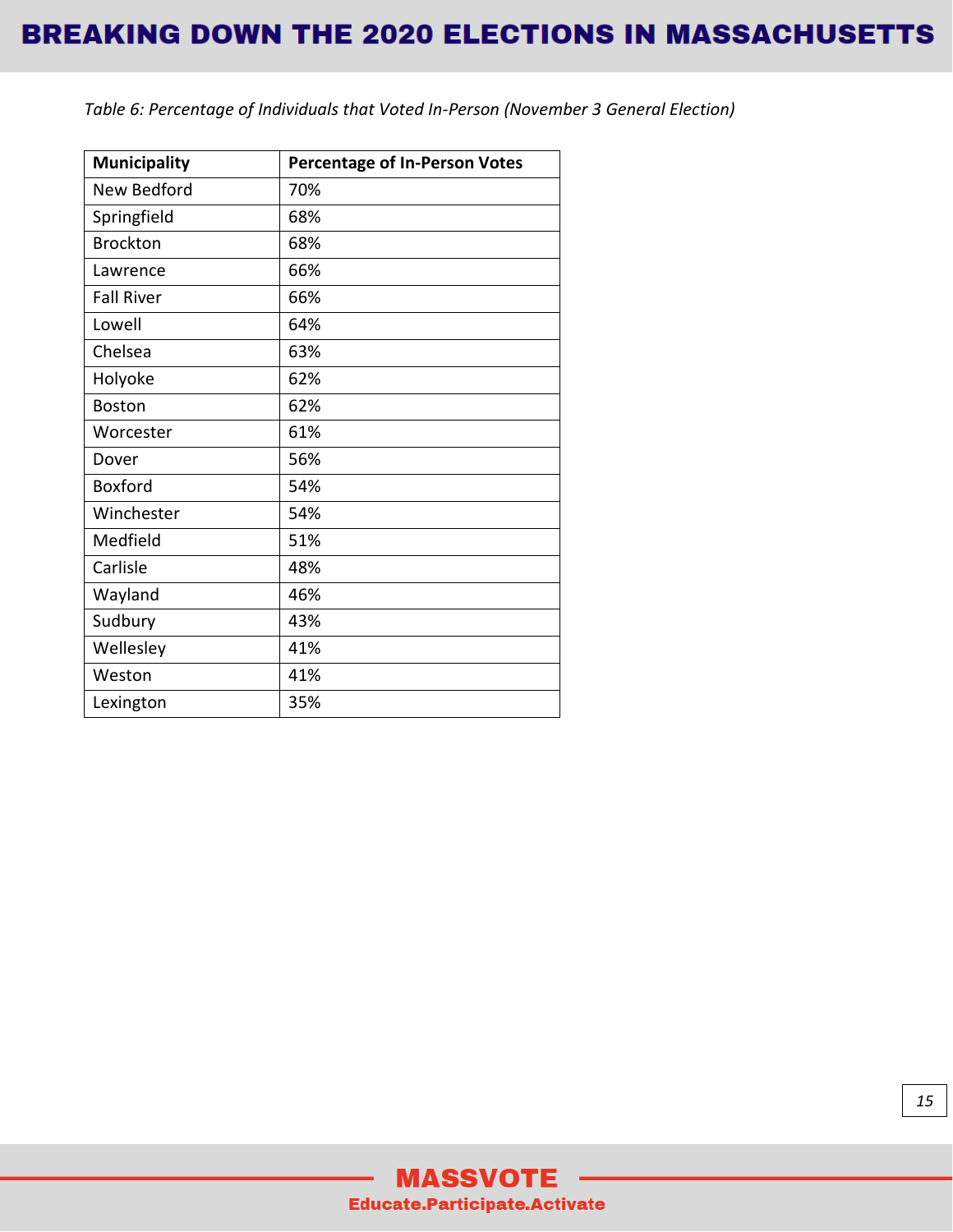| <b>Municipality</b> | <b>Voter Turnout Rate</b> |
|---------------------|---------------------------|
| Medfield            | 46%                       |
| Dover               | 46%                       |
| Sudbury             | 45%                       |
| Carlisle            | 50%                       |
| Lexington           | 51%                       |
| Wayland             | 40%                       |
| Boxford             | 39%                       |
| Winchester          | 42%                       |
| Wellesley           | 47%                       |
| Weston              | 38%                       |
| <b>Boston</b>       | 35%                       |
| <b>Brockton</b>     | 29%                       |
| Worcester           | 29%                       |
| Lowell              | 25%                       |
| <b>Fall River</b>   | 24%                       |
| Holyoke             | 34%                       |
| Chelsea             | 26%                       |
| New Bedford         | 23%                       |
| Lawrence            | 21%                       |
| Springfield         | 27%                       |

*Table 7: Voter Turnout by Municipality (September 1 State Primary)*

Note: the state voter turnout rate for the September 1 Primary was 37%

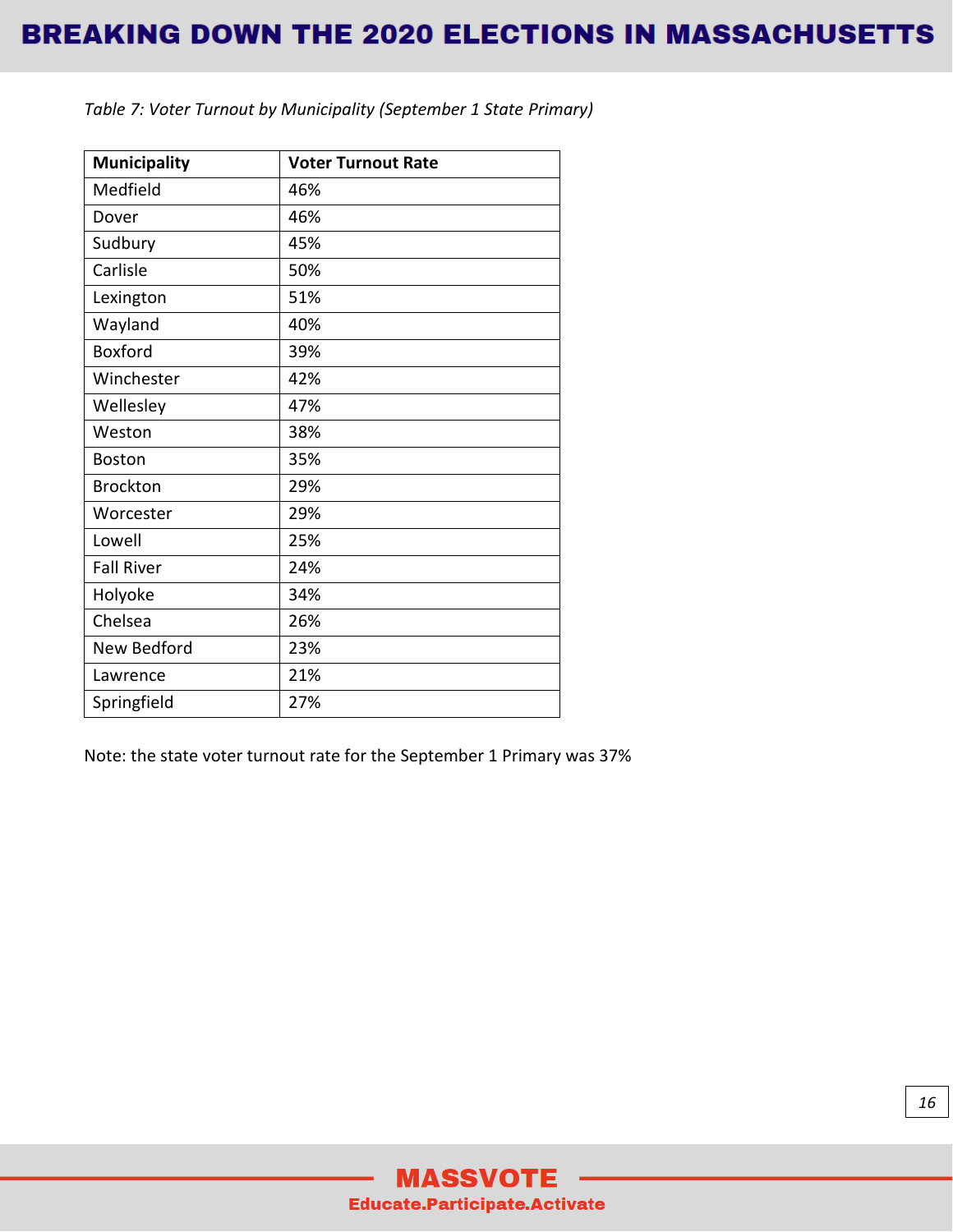#### Bibliography

"3. The voting experience in 2020." *Pew Research Center*, November 20, 2020. [http://pewrsr.ch/3aO5tpz.](http://pewrsr.ch/3aO5tpz)

Areavibes. "Dover, MA Crime." Accessed December 15, 2020. [http://bit.ly/3mEkTiw.](http://bit.ly/3mEkTiw)

Areavibes. "Springfield, MA Crime." Accessed December 15, 2020[. http://bit.ly/3peu7E4.](http://bit.ly/3peu7E4)

- Bosma, Alison. "Massachusetts allows delay of local elections." *MetroWest Daily News*, March 24, 2020. [http://bit.ly/33MMK8g.](http://bit.ly/33MMK8g)
- Cantoni, Enrico. "A Precinct Too Far: Turnout and Voting Costs." *Massachusetts Institute of Technology* (August 2016). [https://bit.ly/2M5Q89A.](https://bit.ly/2M5Q89A)
- City of Boston. "Early Voting and Dropbox Locations." Accessed December 17, 2020. [http://bit.ly/3aNFqPn.](http://bit.ly/3aNFqPn)
- City of Boston. "Early Voting Locations in Boston For 2020 State Election." October 16, 2020. [http://bit.ly/3mZxWuZ.](http://bit.ly/3mZxWuZ)
- City of Boston. "Election Department Ward & Precinct Breakdowns: Total Voters (Active & Inactive) for State Election – November 3, 2020." Accessed December 18, 2020. [https://bit.ly/37UV6hT.](https://bit.ly/37UV6hT)
- Clark, Hugh M. "Who Rides Public Transportation." *American Public Transportation Association*, January 2017. [https://bit.ly/3b1h4lB.](https://bit.ly/3b1h4lB)
- Department of Justice U.S. Attorney's Office District of Massachusetts. "Justice Department Announces Findings of Investigation into Narcotics Bureau of Springfield Police Department." July 8, 2020. [http://bit.ly/38n1ptP.](http://bit.ly/38n1ptP)
- Election Modernization Coalition. "Election Day Registration." Accessed December 16, 2020. [https://bit.ly/37ELfwQ.](https://bit.ly/37ELfwQ)
- Fisher, Jenna. "Brookline Sends Wrong Mail-In Ballots Ahead Of Primary." *Patch*, August 6, 2020. [http://bit.ly/34v4YNi.](http://bit.ly/34v4YNi)
- Herwick III, Edgar B. "A Quest To Find The Last Two Active Voters In Boston's 'Phantom Electoral Precinct.'" *WGBH*, October 24, 2018[. http://bit.ly/3n3xe09.](http://bit.ly/3n3xe09)
- Johnson, Shawn. "To The Polls In A Pandemic: How Wisconsin Went Ahead With An Election Amidst A Public Health Crisis." *WPR*, April 13, 2020[. http://bit.ly/2WyfajB.](http://bit.ly/2WyfajB)

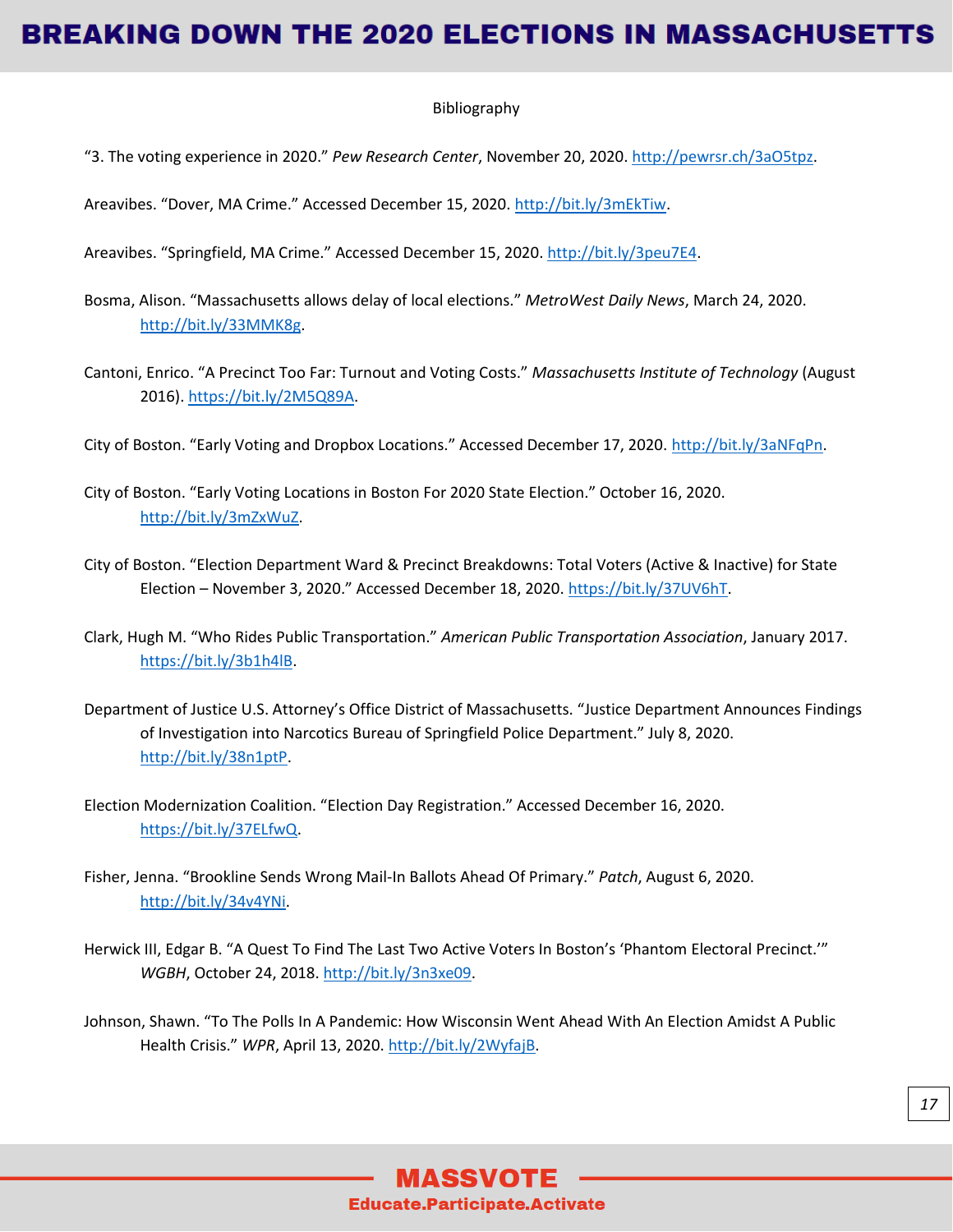- King, Alison. "Calls for Vote-By-Mail System Grow Amid Pandemic." *NBC 10 Boston*, April 15, 2020. [http://bit.ly/34GIjwe.](http://bit.ly/34GIjwe)
- Maciag, Mike. "Public Transportation's Demographic Divide." *Governing*, February 25, 2014. [http://bit.ly/3rxpPtf.](http://bit.ly/3rxpPtf)
- Maciag, Mike. "Voter Turnout Plummeting in Local Elections." *Governing*, October 2014[. http://bit.ly/38FuRLM.](http://bit.ly/38FuRLM)
- "Man Charged For Ballot Box Fire In Boston's Copley Square." *WBUR*, October 26, 2020. [http://wbur.fm/2Kgkp5h.](http://wbur.fm/2Kgkp5h)
- Massachusetts General Laws, Chapter 115. "An Act Relative to Voting Options In Response to COVID-19." July 6, 2020[. http://bit.ly/3mFmViD.](http://bit.ly/3mFmViD)
- Moller, Louisa. "Some Massachusetts Cities, Towns, Having Mail-In Voting Issues." *CBS Boston*, August 25, 2020. [http://cbsloc.al/3h9cVNf.](http://cbsloc.al/3h9cVNf)
- Morris, Kevin. "Who Votes By Mail?" *Brennan Center*, April 14, 2020[. http://bit.ly/3pHM9ij.](http://bit.ly/3pHM9ij)
- National Equity Atlas. "Car Access Massachusetts." 2017. [http://bit.ly/38HHXbd.](http://bit.ly/38HHXbd)
- Nelson, Laura J. "L.A. Metro will offer free rides on buses and trains on election day." *Los Angeles Times*, October 25, 2018. [http://lat.ms/3rz53JQ.](http://lat.ms/3rz53JQ)
- Public School Review. "Springfield School District." Accessed December 15, 2020. [http://bit.ly/3aygBag.](http://bit.ly/3aygBag)
- "Renter Households." *Joint Center for Housing Studies of Harvard University*, (December 14, 2017): 7-12. [https://bit.ly/34yMvzE.](https://bit.ly/34yMvzE)
- Romano, Rosie. "Increasing Voter Turnout: Can Mass Transit Help?" *Clocks and Clouds* 1, no. 1 (2012). [http://bit.ly/3prf4H9.](http://bit.ly/3prf4H9)
- "Same Day Voter Registration." *National Conference of State Legislatures*, October 6, 2020. [http://bit.ly/2WAL8vM.](http://bit.ly/2WAL8vM)
- Secretary of the Commonwealth of Massachusetts. "Absentee Voting." Accessed December 14, 2020. [http://bit.ly/38tMiP6.](http://bit.ly/38tMiP6)
- Secretary of the Commonwealth of Massachusetts. "Provisional Ballots." Accessed December 16, 2020. [http://bit.ly/37GbW4e.](http://bit.ly/37GbW4e)

**MASSVOTE Educate.Participate.Activate**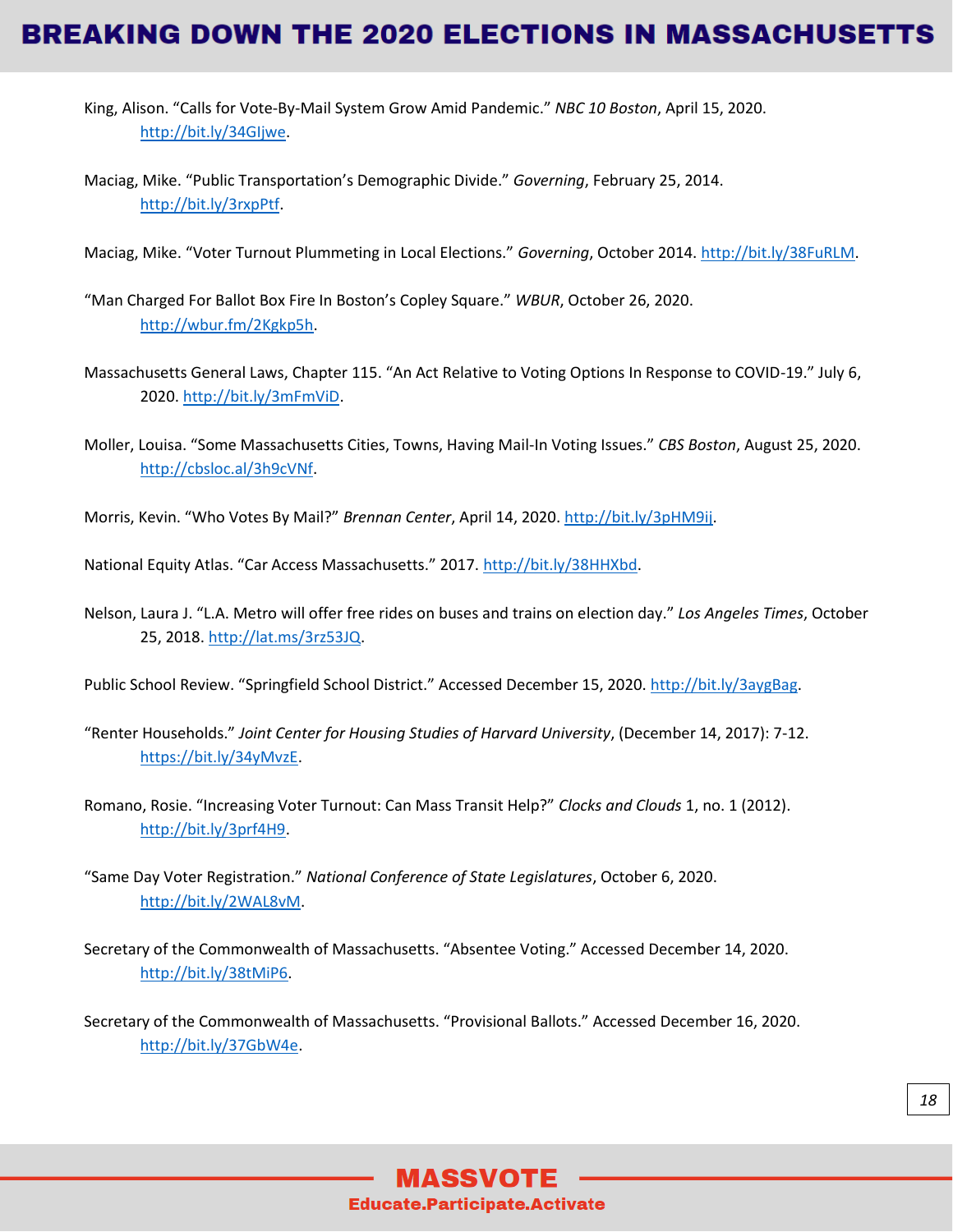- Secretary of the Commonwealth of Massachusetts. "Registering to Vote." Accessed December 14, 2020. [http://bit.ly/3ham4p2.](http://bit.ly/3ham4p2)
- Secretary of the Commonwealth of Massachusetts. "Voter Turnout Statistics." Accessed December 14, 2020. [http://bit.ly/2JalMSp.](http://bit.ly/2JalMSp)
- Solis, Steph. "Massachusetts 2020 primary: More than 1.4 million cast ballots, but elections officials say new process has new kinks to work out." *MassLive*, September 2, 2020[. http://bit.ly/33K2ytK.](http://bit.ly/33K2ytK)
- Solis, Steph. "Massachusetts voters set new record for voter turnout in 2020 Democratic presidential primary." *MassLive*, March 9, 2020. [http://bit.ly/37EbL9x.](http://bit.ly/37EbL9x)
- "Statewide stay-at-home advisory goes into effect." *Boston 25 News.* March 24, 2020[. http://bit.ly/37BowBF.](http://bit.ly/37BowBF)
- United States Census Bureau. "QuickFacts Boston city, Massachusetts." Accessed December 17, 2020. [http://bit.ly/38oLfQx.](http://bit.ly/38oLfQx)
- United States Census Bureau. "QuickFacts Dover town, Norfolk County, Massachusetts." December 16, 2020. [http://bit.ly/3nLvRV2.](http://bit.ly/3nLvRV2)
- United States Census Bureau. "QuickFacts Lowell city, Massachusetts." Accessed December 17, 2020. [http://bit.ly/2WyqQmH.](http://bit.ly/2WyqQmH)
- United States Census Bureau. "QuickFacts Springfield city, Massachusetts." Accessed December 16, 2020. [http://bit.ly/3mESwkf.](http://bit.ly/3mESwkf)
- United States Census Bureau. "QuickFacts Worcester city, Massachusetts." Accessed December 17, 2020. [http://bit.ly/3az4uK2.](http://bit.ly/3az4uK2)
- U.S. News. "Dover-Sherborn Regional High." Accessed December 15, 2020. [http://bit.ly/2KrjChF.](http://bit.ly/2KrjChF)
- Van Buskirk, Chris. "Ballot Applications in Mail as Gov. Baker Advances Funds." *State House News Service*, July 15, 2020. [http://wbur.fm/38tQKxz.](http://wbur.fm/38tQKxz)
- Wanek-Libman, Mischa. "Need a ride to cast your ballot? Transit has you covered." *MassTransit,* November 3, 2020[. http://bit.ly/2MeGEcl.](http://bit.ly/2MeGEcl)
- Watson, Alana. "Did The April 7 Election Impact COVID-19 Cases In Wisconsin? Researchers Have Mixed Views." *WPR,* May 20, 2020. [http://bit.ly/3nH7ese.](http://bit.ly/3nH7ese)
- Whitesides, John. "Black voters don't trust mail ballots. That's a problem for Democrats." *Reuters*, May 29, 2020. [http://reut.rs/2KX7RzA.](http://reut.rs/2KX7RzA) *19*

### **MASSVOTE Educate.Participate.Activate**